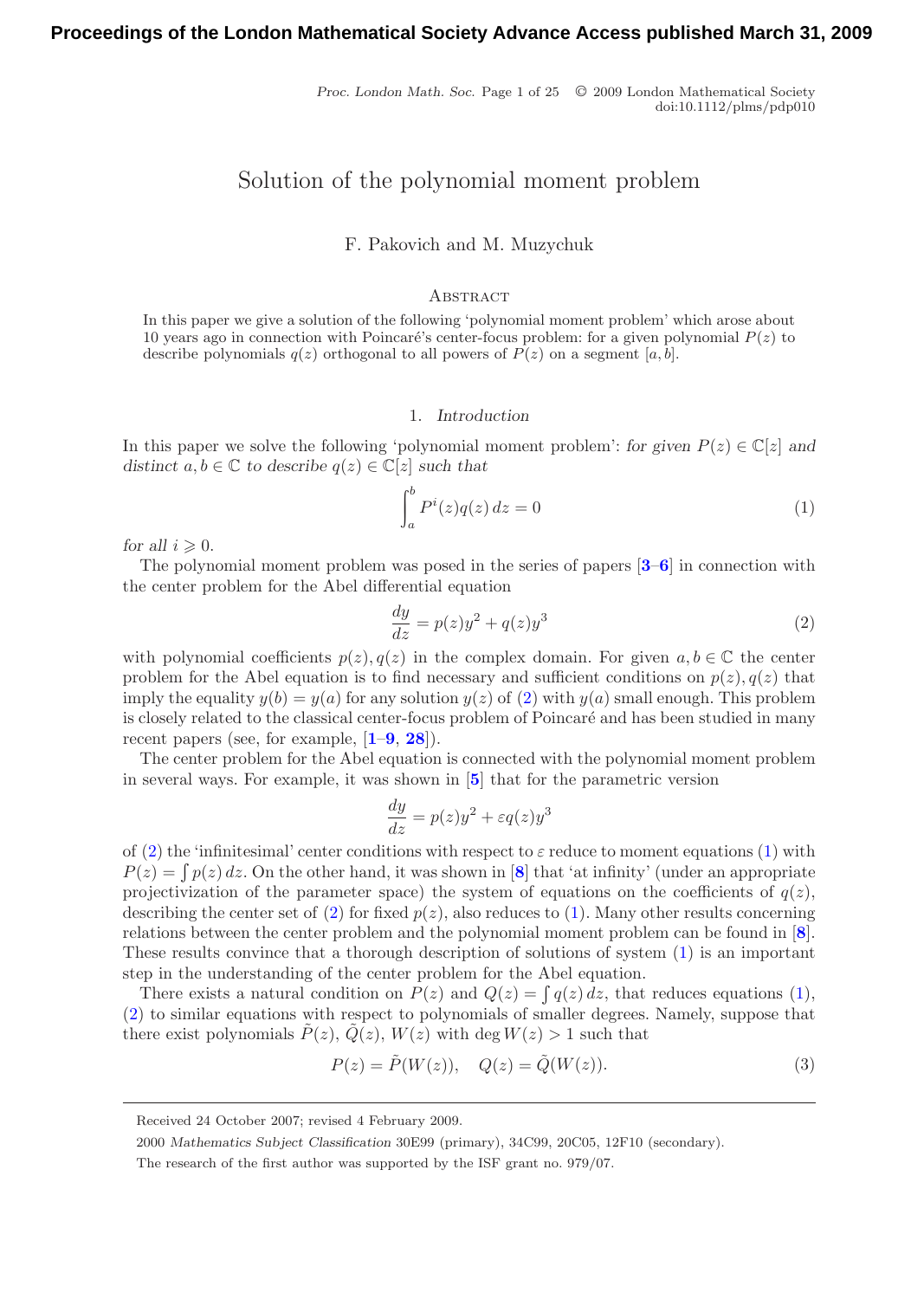Then after the change of variable  $w = W(z)$ , equations [\(1\)](#page-0-1) transform to the equations

<span id="page-1-0"></span>
$$
\int_{W(a)}^{W(b)} \tilde{P}^i(w) \tilde{Q}'(w) \, dw = 0,\tag{4}
$$

while equation  $(2)$  transforms to the equation

<span id="page-1-1"></span>
$$
\frac{d\tilde{y}}{dw} = \tilde{P}'(w)\tilde{y}^2 + \tilde{Q}'(w)\tilde{y}^3.
$$
\n(5)

Furthermore, if the polynomial  $W(z)$  in [\(3\)](#page-0-2) satisfies the equality

<span id="page-1-2"></span>
$$
W(a) = W(b),\tag{6}
$$

then the Cauchy theorem implies that the polynomial  $\tilde{Q}'(w)$  is a solution of system [\(4\)](#page-1-0) and hence the polynomial  $q(z) = Q'(z)$  is a solution of system [\(1\)](#page-0-1). Similarly, since any solution  $y(z)$ of equation  $(2)$  is the pull-back

$$
y(z) = \tilde{y}(W(z))\tag{7}
$$

of a solution  $\tilde{y}(w)$  of equation [\(5\)](#page-1-1), if  $W(z)$  satisfies [\(6\)](#page-1-2), then equation [\(2\)](#page-0-0) has a center. This justifies the following definition: a center for equation [\(2\)](#page-0-0) or a solution of system [\(1\)](#page-0-1) is called *reducible* if there exist polynomials  $P(z)$ ,  $Q(z)$ ,  $W(z)$  such that conditions [\(3\)](#page-0-2), [\(6\)](#page-1-2) hold. The main conjecture concerning the center problem for the Abel equation ('the composition conjecture for the Abel equation'), supported by the results obtained in the papers cited above, states that any center for the Abel equation is reducible (see [**[8](#page-23-5)**] and the bibliography therein).

By analogy with the composition conjecture it was suggested ('the composition conjecture for the polynomial moment problem') that, under the additional assumption  $P(a) = P(b)$ , any solution of (1) is reducible. This conjecture was shown to be true in many cases; for instance, if a, b are not critical points of  $P(z)$  (see [[9](#page-23-3)]), if  $P(z)$  is indecomposable (see [[19](#page-24-1)]), and in some other special cases (see, for example, [**[5](#page-23-4)**, **[22](#page-24-2)**, **[23](#page-24-3)**, **[25](#page-24-4)**]). Nevertheless, in general the composition conjecture for the polynomial moment problem fails to be true. Namely, it was shown in [**[18](#page-24-5)**] that if  $P(z)$  has several 'compositional right factors'  $W(z)$  such that  $W(a) = W(b)$ , then it may happen that the sum of reducible solutions corresponding to these factors is a non-reducible solution.

It was conjectured in [**[20](#page-24-6)**] that actually *any* non-reducible solution of [\(1\)](#page-0-1) is a sum of reducible ones. Since compositional factors  $W(z)$  of a polynomial  $P(z)$  can be defined explicitly, such a description of non-reducible solutions of [\(1\)](#page-0-1) would be very helpful, especially for applications to the Abel equation (cf. [**[8](#page-23-5)**]). However, until now this conjecture was verified only in a single special case (see [**[21](#page-24-7)**]).

Meanwhile, another necessary and sufficient condition for a polynomial  $q(z)$  to be a solution of [\(1\)](#page-0-1) was constructed in [**[22](#page-24-2)**]. Namely, it was shown in [**[22](#page-24-2)**] that there exists a finite system of equations

<span id="page-1-3"></span>
$$
\sum_{i=1}^{n} f_{s,i} Q(P_i^{-1}(z)) = 0, \quad f_{s,i} \in \mathbb{Z}, \quad 1 \leq s \leq k,
$$
\n(8)

where  $Q(z) = \int q(z) dz$  and  $P_i^{-1}(z)$ ,  $1 \leq i \leq n$ , are branches of the algebraic function  $P^{-1}(z)$ , such that [\(1\)](#page-0-1) holds if and only if [\(8\)](#page-1-3) holds. Moreover, this system was constructed explicitly using a special planar tree  $\lambda_P$  that represents the monodromy group  $G_P$  of the algebraic function  $P^{-1}(z)$  in a combinatorial way. By construction, points a, b are vertices of  $\lambda_P$  and system [\(8\)](#page-1-3) reflects the combinatorics of the path connecting a and b on  $\lambda_P$ .

A finite system of equations [\(8\)](#page-1-3) is more convenient for a study than initial infinite system of equations [\(1\)](#page-0-1). In particular, in many cases the analysis of [\(8\)](#page-1-3) permits to conclude that for given  $P(z)$ , a, b any solution of [\(1\)](#page-0-1) is reducible (see [[22](#page-24-2)]). In this paper we develop necessary algebraic and analytic techniques that allow us to describe solutions of [\(8\)](#page-1-3) in the general case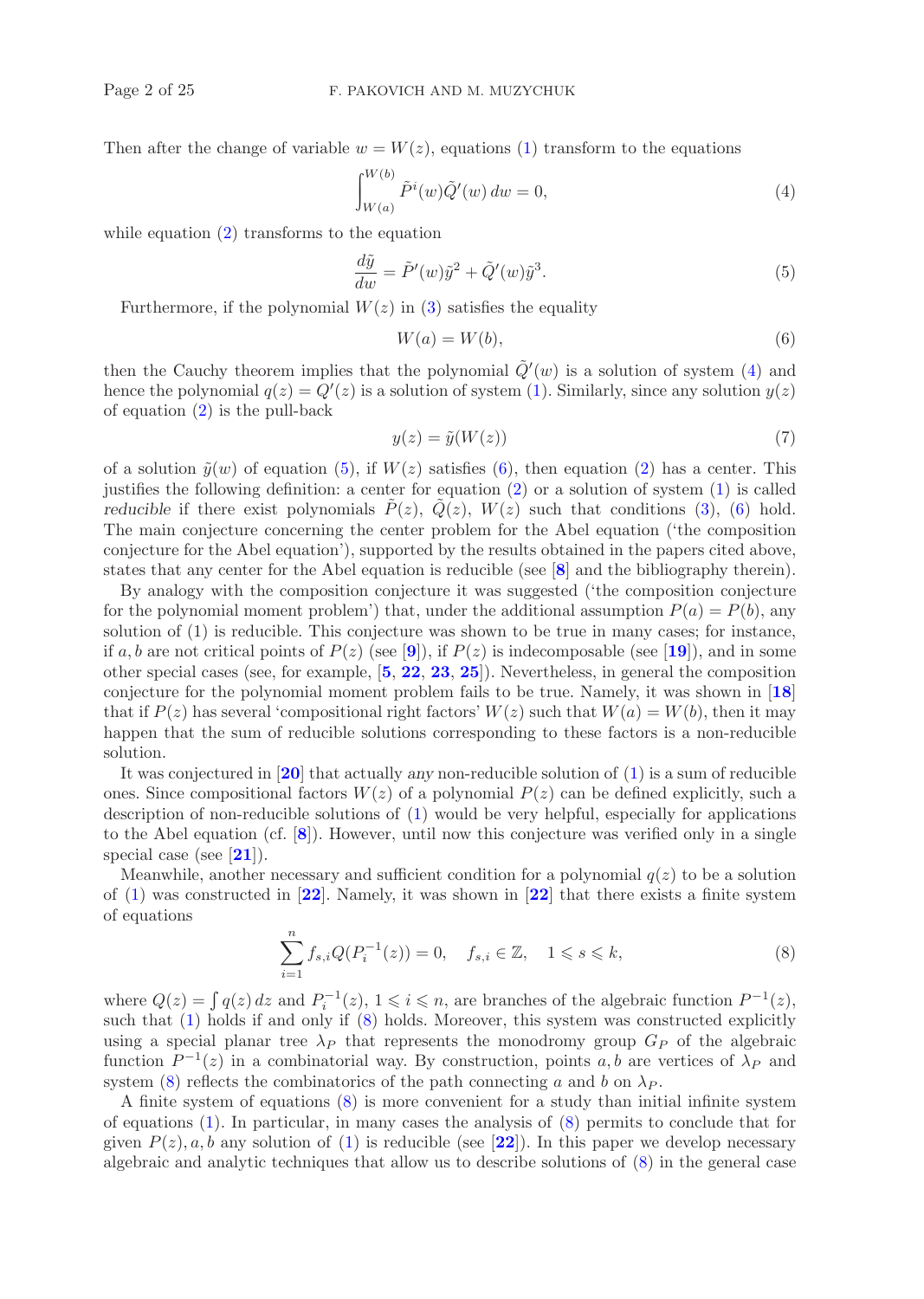and to prove that any solution of [\(1\)](#page-0-1) is a sum of reducible ones. More precisely, our main result is as follows.

THEOREM 1.1. *A non-zero polynomial*  $q(z)$  *is a solution of system* (1) *if and only if*  $Q(z) = \int q(z) dz$  can be represented as a sum of polynomials  $Q_j(z)$  such that

<span id="page-2-0"></span>
$$
P(z) = \tilde{P}_j(W_j(z)), \quad Q_j(z) = \tilde{Q}_j(W_j(z)), \quad and \quad W_j(a) = W_j(b)
$$
 (9)

*for some polynomials*  $\tilde{P}_j(z), \tilde{Q}_j(z), W_j(z)$ *.* 

Note that since conditions of the theorem impose no restrictions on the values of  $P(z)$  at the points  $a, b$ , the theorem implies in particular that non-zero solutions of  $(1)$  exist if and only if the equality  $P(a) = P(b)$  holds. Indeed, if  $P(a) = P(b)$ , then for any  $\hat{Q}(z) \in \mathbb{C}[z]$  the polynomial  $Q(z) = Q(P(z))$  is a solution of [\(1\)](#page-0-1) since we can set  $W(z) = P(z)$  in [\(3\)](#page-0-2), [\(6\)](#page-1-2). On the other hand, if  $Q(z)$  is a solution of [\(1\)](#page-0-1) then equalities [\(9\)](#page-2-0) imply that  $P(a) = P(b)$ .

The paper is organized as follows. In Section 2 we give a detailed account of definitions and previous results related to the polynomial moment problem. In particular, starting from system  $(8)$ , we introduce a linear subspace  $M_{P,a,b}$  of  $\mathbb{Q}^n$  generated by the vectors

$$
(f_{s,\sigma(1)}, f_{s,\sigma(2)}, \ldots, f_{s,\sigma(n)}), \quad \sigma \in G_P, \ 1 \leq s \leq k,
$$

and study its basic properties.

It follows from the definition that  $M_{P,a,b}$  is invariant with respect to the permutation matrix representation of the group  $G_P$ . In Section 3, written entirely in the framework of the group theory, we describe a general structure of such subspaces. More generally, we describe subspaces of  $\mathbb{Q}^n$  invariant with respect to the permutation matrix representation of a permutation group G of degree n, containing a cycle of length n. Roughly speaking, we show that the structure of invariant subspaces of  $\mathbb{Q}^n$  for such G depends on imprimitivity systems of G only. We believe that this result is new and interesting by itself.

Finally, in Section 4, using the description of  $G_P$ -invariant subspaces of  $\mathbb{Q}^n$  and results and techniques of [**[22](#page-24-2)**], we prove Theorem 1.1.

## 2. *Preliminaries*

In this section we collect basic definitions and results concerning the polynomial moment problem. In order to make the paper self-contained, we outline the proofs of the main statements.

## 2.1. *Criterion for*  $\hat{H}(t) \equiv 0$

For  $P(z), Q(z) \in \mathbb{C}[z]$  and a path  $\Gamma_{a,b} \subset \mathbb{C}$ , connecting different points  $a, b$  of  $\mathbb{C}$ , let  $H(t) = H(P, Q, \Gamma_{a,b}, t)$  be a function defined on  $\mathbb{CP}^1 \setminus P(\Gamma_{a,b})$  by the integral

<span id="page-2-1"></span>
$$
H(t) = \int_{\Gamma_{a,b}} \frac{Q(z)P'(z) \, dz}{P(z) - t}.
$$
\n(10)

Note that although integral [\(10\)](#page-2-1) depends on  $\Gamma_{a,b}$  the Cauchy theorem implies that if  $\Gamma_{a,b} \subset \mathbb{C}$ is another path connecting  $a$  and  $b$ , then for all  $t$  close enough to infinity the equality

$$
H(P, Q, \tilde{\Gamma}_{a,b}, t) = H(P, Q, \Gamma_{a,b}, t)
$$

holds. Therefore the Taylor expansion of  $H(t)$  at infinity and the corresponding germ  $\hat{H}(t)$  do not depend on the choice of  $\Gamma_{a,b}$ .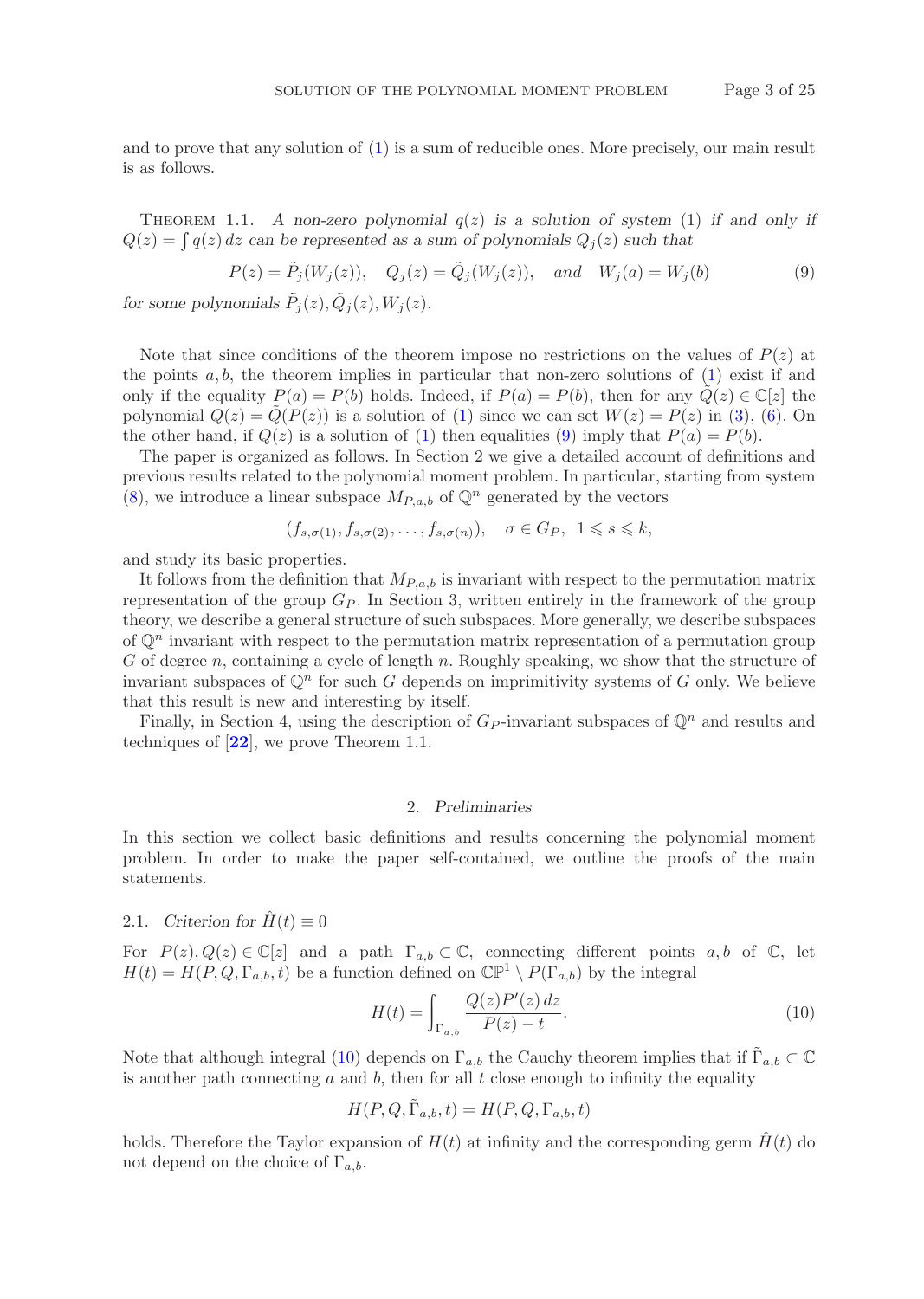After the change of variable  $z \to P(z)$ , integral [\(10\)](#page-2-1) transforms to the Cauchy-type integral

<span id="page-3-0"></span>
$$
H(t) = \int_{\gamma} \frac{g(z)dz}{z - t},\tag{11}
$$

where  $\gamma = P(\Gamma_{a,b})$  and  $g(z)$  is obtained by the analytic continuation along  $\gamma$  of a germ of the algebraic function  $Q(P^{-1}(z))$ . Clearly, integral representation [\(11\)](#page-3-0) defines an analytic function in each domain of the complement of  $\gamma$  in  $\mathbb{CP}^1$ . Note that for any choice of  $\Gamma_{a,b}$  the function defined in the domain containing infinity is the analytic continuation of the germ  $\hat{H}(t)$ .

LEMMA 2.1 [[22](#page-24-2)]. Assume that  $P(z)$ ,  $q(z) \in \mathbb{C}[z]$  and  $a, b \in \mathbb{C}$ ,  $a \neq b$ , satisfy

<span id="page-3-1"></span>
$$
\int_{\Gamma_{a,b}} P^i(z)q(z) dz = 0, \quad i \geqslant 0,
$$
\n(12)

*and let* Q(z) *be a polynomial defined by the equalities*

$$
Q(z) = \int q(z) dz, \quad Q(a) = 0.
$$
\n(13)

*Then for the germ*  $\hat{H}(t)$  *defined near infinity by integral* [\(10\)](#page-2-1)*, the equality*  $\hat{H}(t) \equiv 0$  *holds.* 

*Proof.* Indeed, for all  $i \geqslant 1$ , by integration by parts we have

<span id="page-3-2"></span>
$$
\int_{\Gamma_{a,b}} P^i(z)q(z) dz = P^i(b)Q(b) - P^i(a)Q(a) - i \int_{\Gamma_{a,b}} P^{i-1}(z)Q(z)P'(z) dz.
$$
 (14)

Furthermore,  $Q(a) = 0$  implies  $Q(b) = 0$  in view of [\(12\)](#page-3-1) taken for  $i = 0$ . Therefore, if (12) holds then all the integrals appearing in the right part of  $(14)$  vanish. On the other hand, these integrals are coefficients of the Taylor expansion of  $-H(t)$  at infinity.

Lemma 2.1 shows that the polynomial moment problem reduces to the problem of finding conditions on  $Q(z)$  under which the equality  $H(t) \equiv 0$  holds. On the other hand, we will show below (Corollary 2.5) that if  $H(t) \equiv 0$  holds for some polynomial  $Q(z)$ , then [\(12\)](#page-3-1) holds for  $q(z) = Q'(z)$ . A condition of a general character for  $\hat{H}(t)$  to vanish was given in the paper [[23](#page-24-3)] in the context of the theory of Cauchy-type integrals of algebraic functions. Subsequently, in the paper  $[22]$  $[22]$  $[22]$  a construction, which permits to obtain conditions for vanishing of  $H(t)$  in a very explicit form, was proposed. Briefly, the idea of [**[22](#page-24-2)**] is to choose the integration path  $\Gamma_{a,b}$  in such a way that its image under the mapping  $P(z): \mathbb{CP}^1 \to \mathbb{CP}^1$  does not divide the Riemann sphere.

The construction of the paper  $[22]$  $[22]$  $[22]$  uses a special graph  $\lambda_P$ , embedded into the Riemann sphere, defined as follows (see  $[22]$  $[22]$  $[22]$ ). Let S be a 'star' joining a non-critical value c of a polynomial  $P(z)$  of degree n with all its *finite* critical values  $c_1, c_2, \ldots, c_k$  by non-intersecting oriented arcs  $\gamma_1, \gamma_2, \ldots, \gamma_k$ . Define  $\lambda_P$  as a preimage of S under the map  $P(z)$ :  $\mathbb{CP}^1 \to \mathbb{CP}^1$  (see Figure [1\)](#page-4-0). More precisely, define vertices of  $\lambda_P$  as preimages of the points c and  $c_s$ ,  $1 \leq s \leq k$ , and edges of  $\lambda_P$  as preimages of the arcs  $\gamma_s$ ,  $1 \leq s \leq k$ . Furthermore, for each s,  $1 \leq s \leq k$ , mark vertices of  $\lambda_P$  that are preimages of the point  $c_s$  by the number s. Finally, define a *star* of  $\lambda_P$  as a subset of edges of  $\lambda_P$  consisting of edges adjacent to some non-marked vertex.

By construction, the restriction of  $P(z)$  on  $\mathbb{CP}^1 \setminus \lambda_P$  is a covering of the topological punctured disk  $\mathbb{CP}^1 \setminus \{S \cup \infty\}$ , and therefore  $\mathbb{CP}^1 \setminus \lambda_P$  is a disjointed union of punctured disks (see, for example,  $[11]$  $[11]$  $[11]$ ). Moreover, since the preimage of infinity under  $P(z)$  consists of a unique point,  $\mathbb{CP}^1 \setminus \lambda_P$  consists of a unique disk and hence the graph  $\lambda_P$  is a tree.

Set  $C = \{c_1, c_2, \ldots, c_k\}$ , and let  $U \subset \mathbb{C}$  be a simply connected domain such that  $S \setminus C \subset U$ and  $U \cap C = \emptyset$ . Then in U there exist n single-valued analytic branches of the algebraic function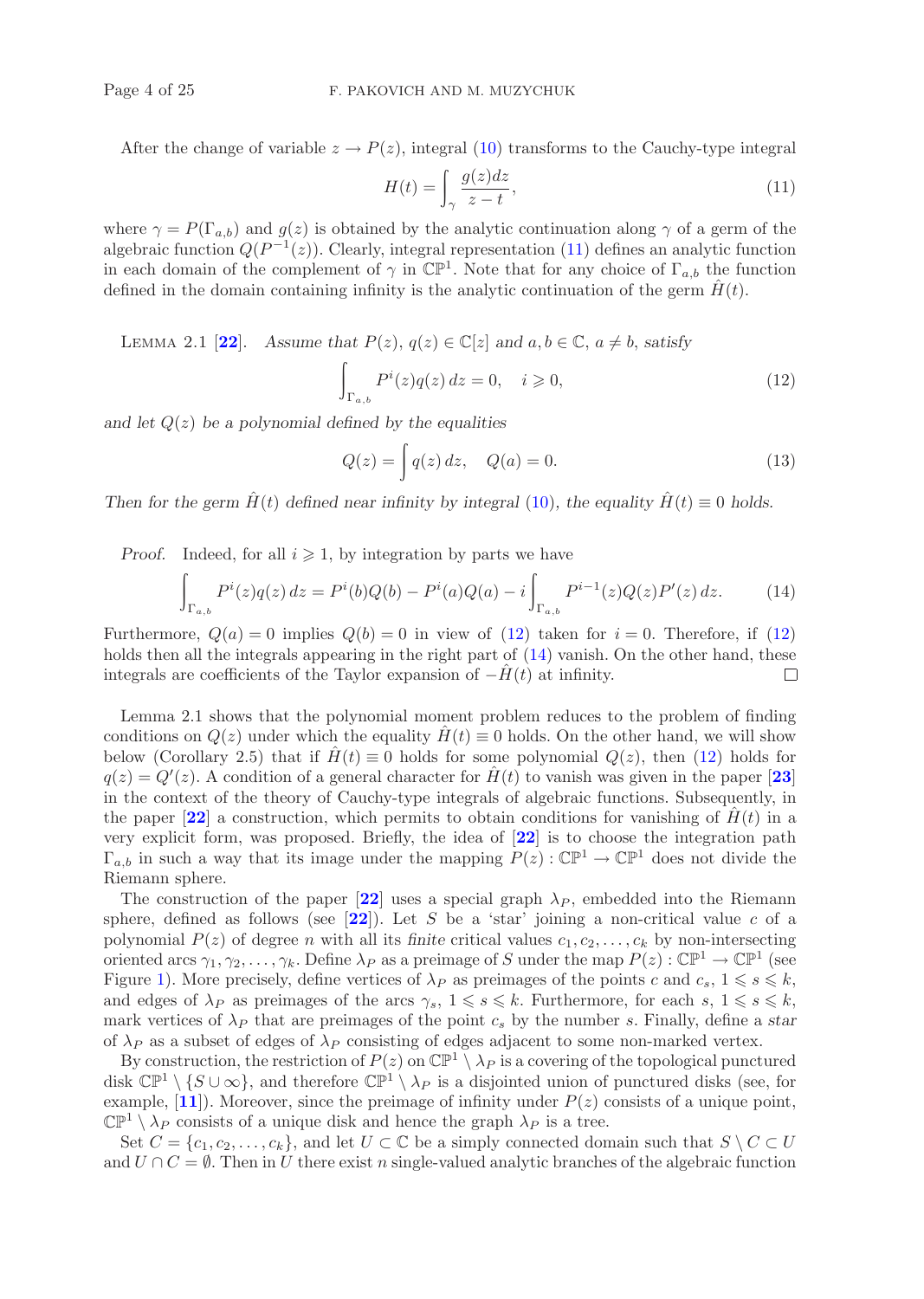

<span id="page-4-0"></span>Figure 1.

 $P^{-1}(z)$  inverse to  $P(z)$ . We will denote these branches by  $P_i^{-1}(z)$ ,  $1 \leq i \leq n$ . The stars of  $\lambda_P$ may be naturally identified with branches of  $P^{-1}(z)$  in U as follows: to the branch  $P_i^{-1}(z)$ ,  $1 \leq i \leq n$ , corresponds the star  $S_i$ ,  $1 \leq i \leq n$ , such that  $P_i^{-1}(z)$  maps bijectively the interior of S to the interior of  $S_i$ .

Under the analytic continuation along a closed curve, the set  $P_i^{-1}(z)$ ,  $1 \leq i \leq n$ , transforms to itself. This induces a homomorphism

<span id="page-4-1"></span>
$$
\pi_1(\mathbb{CP}^1 \setminus \{C \cup \infty\}, c) \longrightarrow S_n \tag{15}
$$

whose image  $G_P$  is called the monodromy group of  $P(z)$ . Note that if  $\omega_{\infty}$  and  $\omega_i$ ,  $1 \leq i \leq k$ , are loops around  $\infty$  and  $c_i$ ,  $1 \leq i \leq k$ , respectively, such that  $\omega_1 \omega_2 \dots \omega_k \omega_{\infty} = 1$  in  $\pi_1(\mathbb{CP}^1\setminus\{C\cup\infty\},c)$ , then the elements  $g_i, 1\leqslant i\leqslant k$ , of  $G_P$ , which are the images of  $\omega_i$ ,  $1 \leq i \leq k$ , under homomorphism [\(15\)](#page-4-1), generate  $G_P$  and satisfy the equality  $g_1g_2 \ldots g_kg_\infty = 1$ , where  $g_{\infty}$  is the element of  $G_P$  which is the image of  $\omega_{\infty}$ .

Keeping in mind the identification of the set of stars of  $\lambda_P$  with the set of branches of  $P^{-1}(z)$ , the permutation  $g_s$ ,  $1 \leq s \leq k$ , can be identified with a permutation  $\hat{g}_s$ ,  $1 \leq s \leq k$ , acting on the set of stars of  $\lambda_P$  in the following way:  $\hat{g}_s$  sends the star  $S_i$ ,  $1 \leq i \leq n$ , to the 'next' star under a counterclockwise rotation around the vertex of  $S_i$  colored by the sth color. For example, for the tree shown in Figure [1](#page-4-0) we have:  $g_1 = (1)(2)(37)(4)(5)(6)(8)$ ,  $g_2 = (1)(2)(3)(47)(56)(8)$ ,  $g_3 = (1238)(4)(57)(6)$ . Note that since  $P(z)$  is a polynomial, the permutation  $g_{\infty}$  is a cycle of length n. We will always assume that the numeration of branches of  $P^{-1}(z)$  in U is chosen in such a way that  $g_{\infty}$  coincides with the cycle  $(1 2 ... n)$ . Clearly, such a numeration is defined uniquely up to a choice of  $P_1^{-1}(z)$ .

The tree constructed above is known under the name of 'constellation' or 'cactus' and is closely related to what is called a 'dessin d'enfant' (see [**[15](#page-23-7)**] for further details and other versions of this construction). The Riemann existence theorem implies that a polynomial  $P(z)$ is defined by  $c_1, c_2, \ldots, c_k$  and  $\lambda_P$  up to a composition  $P(z) \to P(\mu(z))$ , where  $\mu(z)$  is a linear function.

It follows from the definition that the points a and b are vertices of  $\lambda_P$  if and only if  $P(a)$ and  $P(b)$  are critical values of  $P(z)$ . For our purposes, however, it is more convenient to define the tree  $\lambda_P$  so that the points a, b would always be its vertices. Thus, in the case where  $P(a)$ or  $P(b)$  (or both of them) is not a critical value of  $P(z)$ , we modify the construction as follows. Define  $c_1, c_2, \ldots, c_k$  as the set of all finite critical values of  $P(z)$  supplemented by  $P(a)$  or  $P(b)$ (or by both of them), and set as above  $\lambda_P = P^{-1}{S}$ , where S is a star connecting c with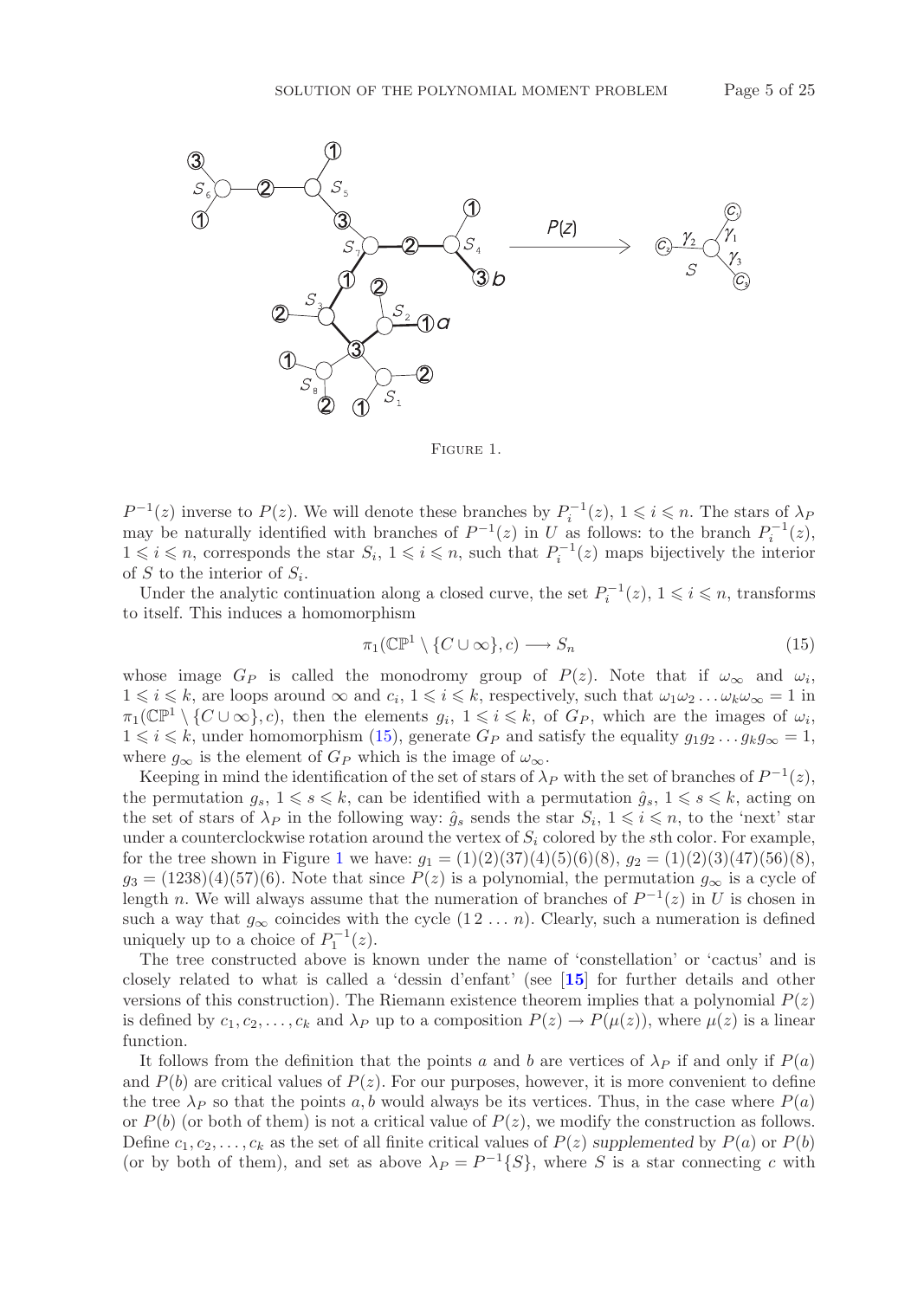$c_1, c_2, \ldots, c_k$  (we suppose that c is chosen distinct from  $P(a), P(b)$ ). Clearly,  $\lambda_P$  is still a tree and the points  $a, b$  are vertices of  $\lambda_P$ .

Since  $\lambda_P$  is connected and has no cycles, there exists a unique oriented path  $\mu_{a,b} \subset \lambda_P$  joining the point a with the point b. Furthermore, it follows from the definition of  $\lambda_P$  that if we set  $\Gamma_{a,b} = \mu_{a,b}$ , then after the change of variable  $z \to P(z)$  integral [\(10\)](#page-2-1) reduces to the sum of integrals

<span id="page-5-0"></span>
$$
H(t) = \sum_{s=1}^{k} \int_{\gamma_s} \frac{\varphi_s(z)}{z - t} dz,
$$
\n(16)

where each  $\varphi_s(z)$ ,  $1 \leqslant s \leqslant k$ , is a linear combination of the functions  $Q(P_i^{-1}(z))$ ,  $1 \leqslant i \leqslant n$ , in U. Namely,

<span id="page-5-1"></span>
$$
\varphi_s(z) = \sum_{i=1}^n f_{s,i} Q(P_i^{-1}(z)), \qquad (17)
$$

where  $f_{s,i} \neq 0$  if and only if the path  $\mu_{a,b}$  goes through the star  $S_i$  across its s-vertex. Furthermore, if when going along  $\mu_{a,b}$  the s-vertex of  $S_i$  is followed by the center of  $S_i$ , then  $f_{s,i} = -1$  $f_{s,i} = -1$ ; otherwise  $f_{s,i} = 1$ . For example, for the graph  $\lambda_P$  shown in Figure 1 and the path  $\mu_{a,b} \subset \lambda_P$  represented by the thick line, we have

$$
\varphi_1(z) = -Q(P_2^{-1}(z)) + Q(P_3^{-1}(z)) - Q(P_7^{-1}(z)),
$$
  
\n
$$
\varphi_2(z) = Q(P_7^{-1}(z)) - Q(P_4^{-1}(z)),
$$
  
\n
$$
\varphi_3(z) = Q(P_2^{-1}(z)) - Q(P_3^{-1}(z)) + Q(P_4^{-1}(z)).
$$

Note that the number k in [\(16\)](#page-5-0) coincides with the number of critical values s of  $P(z)$  such that the path  $\Gamma_{a,b}$  passes through at least one vertex colored by the sth color. Also note that equations [\(17\)](#page-5-1) are linearly dependent. Indeed, for each  $i, 1 \leq i \leq n$ , such that there exists an index s,  $1 \le s \le k$ , with  $f_{s,i} \neq 0$  there exist exactly two such indices  $s_1, s_2$ , and  $c_{s_1,i} = -c_{s_2,i}$ . Therefore the equality

$$
\sum_{s=1}^{k} \varphi_s(t) = 0
$$

holds in U.

THEOREM 2.2 [[22](#page-24-2)]. Let  $P(z), Q(z) \in \mathbb{C}[z]$  and let  $a, b \in \mathbb{C}$ ,  $a \neq b$ . Then  $H(t) \equiv 0$  if and *only if*  $\varphi_s(z) \equiv 0$  *for any*  $s, 1 \leq s \leq k$ .

*Proof.* Formula [\(16\)](#page-5-0) defines the analytic continuation of  $\hat{H}(t)$  to the domain  $\mathbb{CP}^1 \setminus S$ . In particular,  $\hat{H}(t) \equiv 0$  if and only if  $H(t) \equiv 0$  in  $\mathbb{CP}^1 \setminus S$ . On the other hand, by the well-known boundary property of Cauchy-type integrals (see, for example, [**[16](#page-23-8)**]), for any s,  $1 \leq s \leq k$ , and any interior point  $z_0$  of  $\gamma_s$  we have

<span id="page-5-2"></span>
$$
2\pi\sqrt{-1}\,\varphi_s(z_0) = \lim_{t \to z_0}^{+} H(t) - \lim_{t \to z_0}^{+} H(t), \tag{18}
$$

where the limits are taken when t approaches  $z_0$  from the 'right' (respectively 'left') side of  $\gamma_s$ . Therefore, if  $H(t) \equiv 0$  in  $\mathbb{CP}^1 \setminus S$ , then the limits in [\(18\)](#page-5-2) equal zero and hence  $\varphi_s(z) \equiv 0$  for any  $s, 1 \leqslant s \leqslant k$ .

Finally, if

<span id="page-5-3"></span>
$$
\varphi_s(z) \equiv 0, \quad 1 \leqslant s \leqslant k,\tag{19}
$$

 $\Box$ 

then it follows directly from formula [\(16\)](#page-5-0) that  $H(t) \equiv 0$ .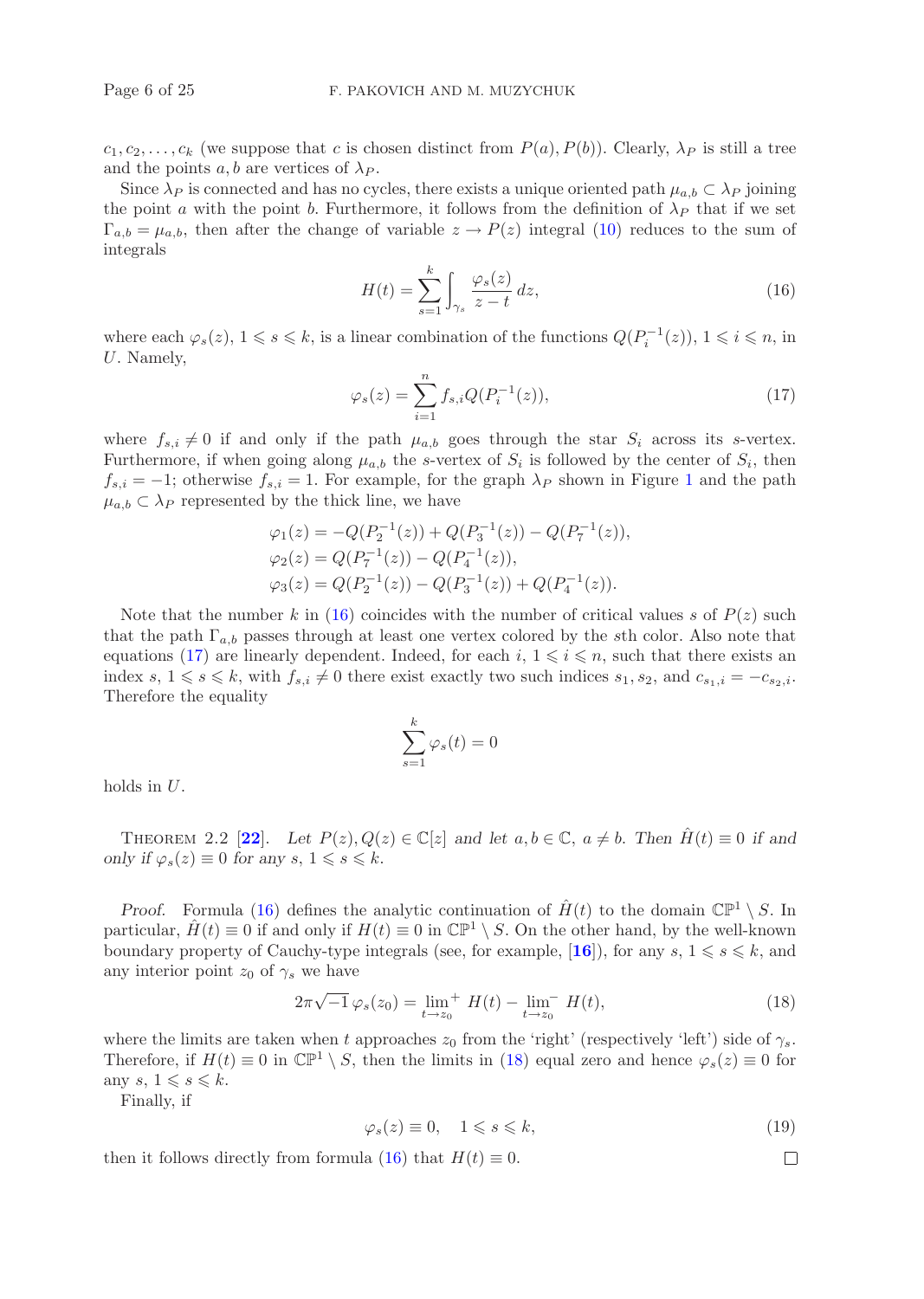## 2.2. *Subspace*  $M_{P,a,b}$

For any element  $\sigma \in G_P$ , the equality  $\varphi_s(z)=0, 1 \leq s \leq k$ , implies by the analytic continuation the equality

$$
\sum_{i=1}^{n} f_{s,i} Q(P_{\sigma(i)}^{-1}(z)) = 0.
$$

Therefore, replacing  $\sigma$  by  $\sigma^{-1}$  we see that Theorem 2.2 implies that  $\hat{H}(t) \equiv 0$  if and only if for any  $\sigma \in G_P$  and  $s, 1 \leq s \leq k$ , the equality

$$
\sum_{i=1}^{n} f_{s,\sigma(i)} Q(P_i^{-1}(z)) = 0
$$

holds.

Denote by  $M_{P,a,b}$  the subspace of  $\mathbb{Q}^n$  generated by the vectors

$$
(f_{s,\sigma(1)}, f_{s,\sigma(2)}, \ldots, f_{s,\sigma(n)}), \quad 1 \leq s \leq k, \ \sigma \in G_P.
$$

Abusing the notation, we will usually not distinguish an element of  $M_{P,a,b}$  and the corresponding equation connecting branches of  $Q(P^{-1}(z))$ . For example, instead of using the notation

<span id="page-6-3"></span>
$$
(0,0,\ldots,1,\ldots,0,0,\ldots,-1,\ldots,0,0) \tag{20}
$$

for an element of  $M_{P,a,b}$  we will simply use the equality

<span id="page-6-0"></span>
$$
Q(P_{i_1}^{-1}(z)) = Q(P_{i_2}^{-1}(z)),
$$
\n(21)

for corresponding  $i_1 \neq i_2, 1 \leq i_1, i_2 \leq n$ .

Equality [\(21\)](#page-6-0) is the simplest example of the equality  $\varphi_s(z)=0, 1 \leq s \leq k$ , and is equivalent to the statement that  $P(z)$  and  $Q(z)$  have a non-trivial 'compositional right factor' (cf. [[9](#page-23-3), [19](#page-24-1), **[22](#page-24-2)**, **[23](#page-24-3)**, **[25](#page-24-4)**]).

LEMMA 2.3. Let 
$$
P(z), Q(z) \in \mathbb{C}[z]
$$
. Then the equalities

<span id="page-6-1"></span>
$$
P(z) = \tilde{P}(W(z)), \quad Q(z) = \tilde{Q}(W(z))
$$
\n<sup>(22)</sup>

*hold for some*  $\tilde{P}(z), \tilde{Q}(z), W(z) \in \mathbb{C}[z]$  *with* deg  $W(z) > 1$  *if and only if equality* [\(21\)](#page-6-0) *holds for some*  $i_1 \neq i_2$ ,  $1 \leq i_1, i_2 \leq n$ . *Furthermore,*  $Q(z) = \widetilde{Q}(P(z))$  *for some*  $\widetilde{Q}(z) \in \mathbb{C}[z]$  *if and only if all the functions*  $Q(P_i^{-1}(z))$ ,  $1 \leq i \leq n$ , *are equal between themselves.* 

*Proof.* Let  $d(Q(P^{-1}))$  be the number of different functions in the collection of functions  $Q(P_i^{-1}(z)), 1 \leq i \leq n$ . Since any algebraic relation over  $\mathbb C$  between  $Q(p^{-1}(z))$  and z, where  $p^{-1}(z)$  is a branch of the algebraic function  $P^{-1}(z)$  in U, supplies an algebraic relation between  $Q(z)$  and  $P(z)$ , and vice versa, we have

$$
d(Q(P^{-1})) = [\mathbb{C}(Q,P) : \mathbb{C}(P)] = [\mathbb{C}(z) : \mathbb{C}(P)] / [\mathbb{C}(z) : \mathbb{C}(Q,P)] = n / [\mathbb{C}(z) : \mathbb{C}(Q,P)].
$$

Therefore

<span id="page-6-2"></span>
$$
[\mathbb{C}(z) : \mathbb{C}(Q, P)] = n/d(Q(P^{-1})).
$$
\n
$$
(23)
$$

It follows now from the Lüroth theorem that  $d(Q(P^{-1})) < n$  if and only if [\(22\)](#page-6-1) holds for some *rational* functions  $\hat{P}(z)$ ,  $\hat{Q}(z)$ ,  $W(z)$  with deg  $W(z) > 1$ . Furthermore, if  $d(Q(P^{-1})) = 1$  then [\(23\)](#page-6-2) implies that  $Q(z) = Q(P(z))$  for some  $Q(z) \in \mathbb{C}(z)$ .

Observe now that, since  $P(z)$ ,  $Q(z)$  are polynomials, without loss of generality we may assume that  $\mathbb{C}(Q, P) = \mathbb{C}(W)$  for some *polynomial*  $W(z)$ . Indeed, since  $P(z)$  is a polynomial,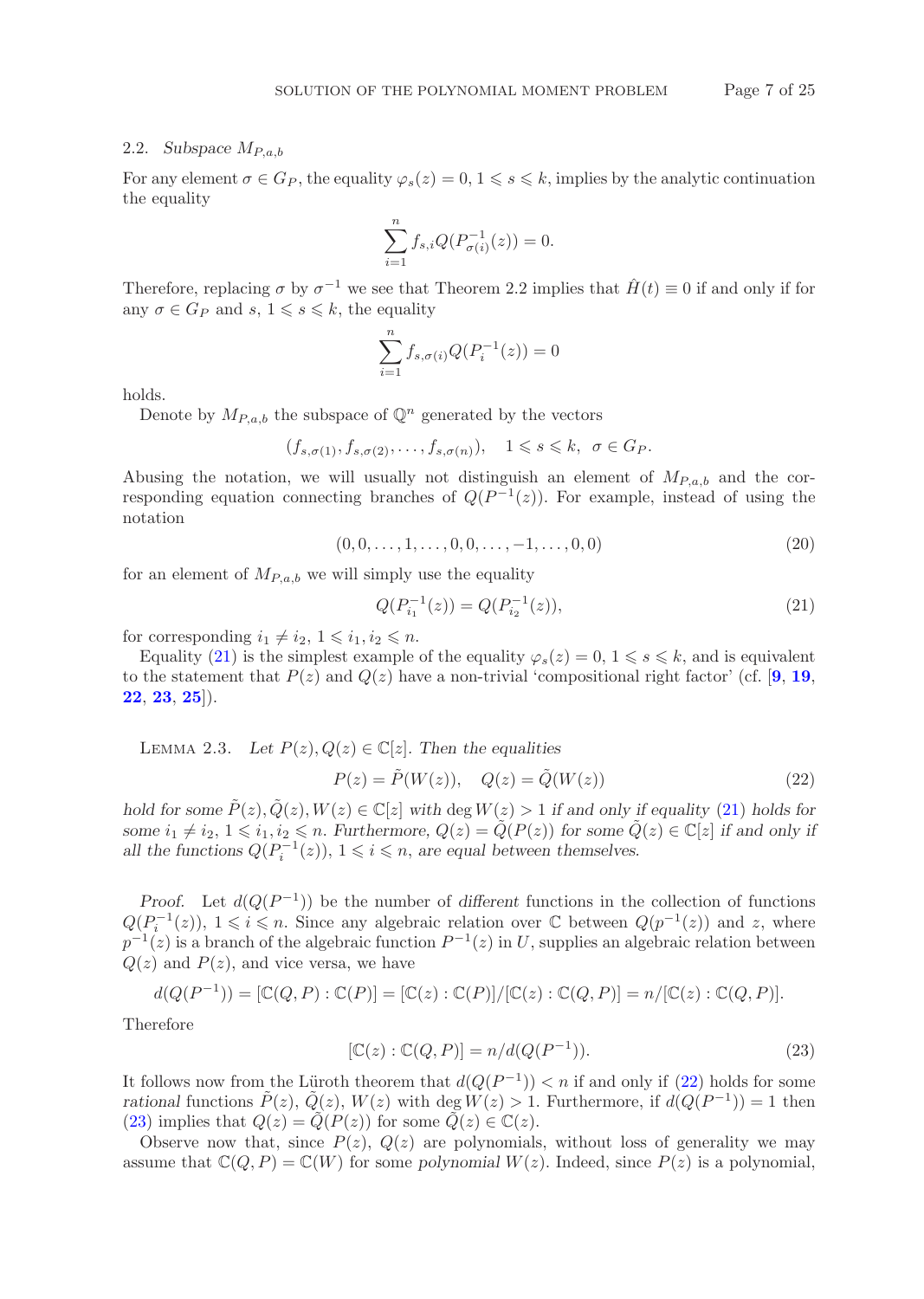the equality  $P(z) = U(V(z))$ , where  $U(z)$ ,  $V(z)$  are rational functions, implies that  $U(z)$  has a unique pole and that the preimage of this pole under  $V(z)$  consists of infinity alone. This implies that  $V(z) = \mu(W(z))$  for some polynomial  $W(z)$  and Möbius transformation  $\mu(z)$ , and it is clear that the fields  $\mathbb{C}(V(z))$  and  $\mathbb{C}(W(z))$  coincide. Finally, if  $W(z)$  is a polynomial, then obviously  $P(z)$ ,  $Q(z)$  are also polynomials.  $\Box$ 

Since [\(22\)](#page-6-1) implies that

$$
\int_a^b P^i(z)q(z)\,dz = \int_{W(a)}^{W(b)} \tilde{P}^i(W) \tilde{Q}'(W)\,dW,
$$

Lemma 2.3 shows that if the subspace  $M_{P,a,b}$  contains an element of the form [\(21\)](#page-6-0), then any solution  $q(z)$  of the polynomial moment problem for  $P(z)$  is either reducible or the 'pull-back'  $q(z) = \tilde{q}(W(z))W'(z)$  of a solution  $\tilde{q}(z)$  of the polynomial moment problem for a compositional left factor  $P(z)$  of  $P(z)$  and the points  $\tilde{a} = W(a)$  and  $b = W(b)$ .

If a, b are not critical points of  $P(z)$ , then  $M_{P,a,b}$  always contains elements of the form [\(21\)](#page-6-0). In general case, however, a more delicate conclusion is true. Denote by  $P_{a_1}^{-1}(z)$ ,  $P_{a_2}^{-1}(z),...,P_{a_{d_a}}^{-1}(z)$  (respectively  $P_{b_1}^{-1}(z),P_{b_2}^{-1}(z),...,P_{b_{d_b}}^{-1}(z)$ ) branches of  $P^{-1}(z)$  in U which map points close to  $P(a)$  (respectively to  $P(b)$ ) to points close to a (respectively b). In particular, the number  $d_a$  (respectively  $d_b$ ) equals the multiplicity of the point a (respectively b) with respect to  $P(z)$ . The proposition below was proved in [[23](#page-24-3)] and by a different method in [**[22](#page-24-2)**]. Below we give a proof following [**[22](#page-24-2)**].

PROPOSITION 2.4  $[22, 23]$  $[22, 23]$  $[22, 23]$  $[22, 23]$  $[22, 23]$ . If  $P(a) = P(b)$  then  $M_{P,a,b}$  contains the element

<span id="page-7-0"></span>
$$
\frac{1}{d_a} \sum_{s=1}^{d_a} Q(P_{a_s}^{-1}(z)) = \frac{1}{d_b} \sum_{s=1}^{d_b} Q(P_{b_s}^{-1}(z)).
$$
\n(24)

*On the other hand, if*  $P(a) \neq P(b)$  *then*  $M_{P,a,b}$  *contains the elements* 

<span id="page-7-1"></span>
$$
\frac{1}{d_a} \sum_{s=1}^{d_a} Q(P_{a_s}^{-1}(z)) = 0, \quad \frac{1}{d_b} \sum_{s=1}^{d_b} Q(P_{b_s}^{-1}(z)) = 0.
$$
\n(25)

*Proof.* Suppose first that  $P(a) = P(b)$ . Without loss of generality assume that  $P(a) =$  $P(b) = c_1$  and consider the relation

$$
\varphi_1(z) = \sum_{i=1}^n f_{1,i} Q(P_i^{-1}(z)) = 0
$$

corresponding to  $c_1$ . Let  $i, 1 \leq i \leq n$ , be an index such that  $f_{1,i} \neq 0$  and let x be a vertex of the star  $S_i$  such that  $P(x) = c_1$ . It follows from the definition of  $\varphi_i(z)$ ,  $1 \leq i \leq k$ , that if  $x \neq a, b$ , then there exists an index j such that x is also a vertex of the star  $S_i$  and  $f_{1,i} = -f_{1,i}$ . Furthermore, we have  $j = g_1^l(i)$  for some natural number l (see Figure [2\)](#page-8-0). Therefore,  $\varphi_1(z)$  has the form

$$
\varphi_1(z) = -Q(P_{i_a}^{-1}(z)) + Q(P_{i_1}^{-1}(z)) - Q(P_{g_1^{l_1}(i_1)}^{-1}(z)) + \dots + Q(P_{i_r}^{-1}(z)) - Q(P_{g_1^{l_r}(i_r)}^{-1}(z)) + Q(P_{i_b}^{-1}(z)) = 0,
$$

where  $i_a$  (respectively  $i_b$ ) is an index such that  $a \,\subset S_{i_a}$  (respectively  $b \subset S_{i_b}$ ),  $i_1, i_2, \ldots, i_r$  are some other indices, and  $l_1, l_2, \ldots, l_r$  are some natural numbers.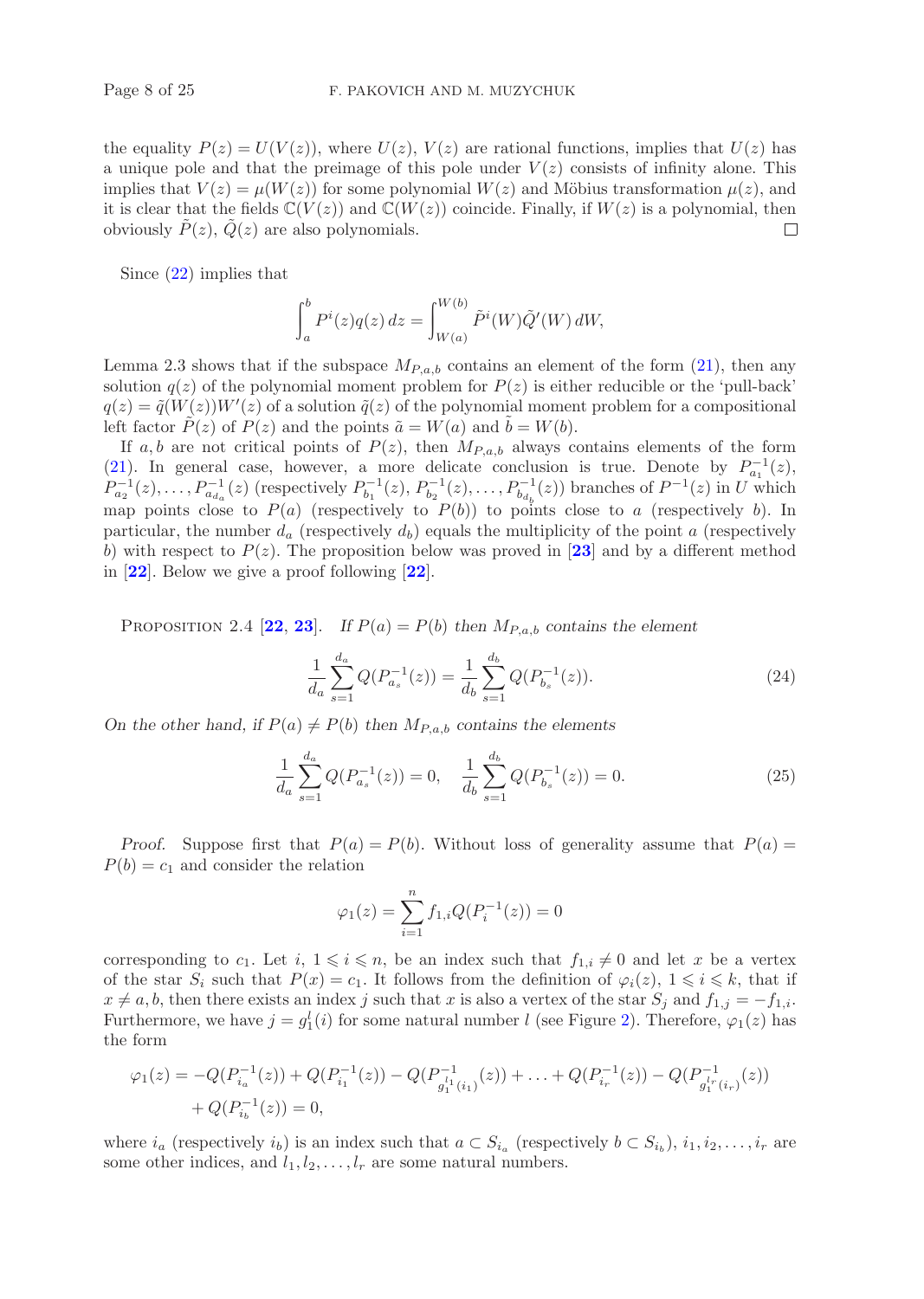

<span id="page-8-0"></span>Figure 2.

For each  $s \geqslant 0$  the equality

$$
-Q(P_{g_1^s(i_0)}^{-1}(z)) + Q(P_{g_1^s(i_1)}^{-1}(z)) - Q(P_{g_1^{l_1+s}(i_1)}^{-1}(z)) + \ldots + Q(P_{g_1^s(i_r)}^{-1}(z)) - Q(P_{g_1^{l_r+s}(i_r)}^{-1}(z)) + Q(P_{g_1^s(i_0)}^{-1}(z)) = 0
$$

holds by the analytic continuation of the equality  $\varphi_1(z)=0$ . Now summing these equalities from  $s = 0$  to  $s = r - 1$ , where r is the order of the element  $g_1$  in the group  $G_P$ , and taking into account that for any  $i, 1 \leq i \leq n$ , and any natural number l we have

$$
\sum_{s=0}^{r-1} Q(P_{g_1^s(i)}^{-1}(z)) = \sum_{s=0}^{r-1} Q(P_{g_1^{l+s}(i)}^{-1}(z)),
$$

we obtain equality  $(24)$ .

In order to prove the proposition in the case where  $P(a) \neq P(b)$ , it is enough to examine in a similar way the relations  $\varphi_1(z) = 0$  and  $\varphi_2(z) = 0$ , where  $P(a) = c_1$ ,  $P(b) = c_2$ .  $\Box$ 

COROLLARY 2.5. Let  $P(z)$ ,  $Q(z) \in \mathbb{C}[z]$  and let  $a, b \in \mathbb{C}$ ,  $a \neq b$ . Then  $\hat{H}(t) \equiv 0$  implies that  $(12)$  *holds for*  $q(z) = Q'(z)$ .

*Proof.* Indeed, if  $P(a) = P(b)$ , then equating the limits of both parts of equality [\(24\)](#page-7-0) as z approaches  $P(a) = P(b)$ , we see that  $Q(a) = Q(b)$ . On the other hand, if  $P(a) \neq P(b)$ , then it follows from equalities [\(25\)](#page-7-1), in a similar way, that  $Q(a) = Q(b) = 0$ . In both cases it follows from  $(14)$  that  $(12)$  holds.  $\Box$ 

Recall that we assume that the numeration of branches  $P_i^{-1}(z)$ ,  $1 \leqslant i \leqslant n$ , in U is chosen in such a way that the permutation  $g_{\infty} \subset G_P$  coincides with the cycle  $(1 2 ... n)$ . The proposition below describes the position of branches appearing in Proposition 2.4 with respect to this numeration. More precisely, we describe the mutual position on the unit circle of the sets

$$
V(a) = \{\varepsilon_n^{a_1}, \varepsilon_n^{a_2}, \dots, \varepsilon_n^{a_{d_a}}\} \quad \text{and} \quad V(b) = \{\varepsilon_n^{b_1}, \varepsilon_n^{b_2}, \dots, \varepsilon_n^{b_{d_b}}\},
$$

where  $\varepsilon_n = \exp(2\pi\sqrt{-1}/n)$ .

Let us introduce the following definitions. Say that two sets of points  $X, Y$  on the unit circle  $S^1$  are *disjointed* if there exist  $s_1, s_2 \in S^1$  such that one of two connected components of  $S^1 \setminus \{s_1, s_2\}$  contains all points from X while the other connected component of  $S^1 \setminus \{s_1, s_2\}$ contains all points from Y. Say that  $X, Y$  are almost disjointed if  $X \cap Y$  consists of a single point  $s_1$  and there exists a point  $s_2 \in S^1$  such that one of the two connected components of  $S^1 \setminus \{s_1, s_2\}$  contains all points from  $X \setminus s_1$  while the other connected component of  $S^1 \setminus \{s_1, s_2\}$  contains all points from  $Y \setminus s_1$ .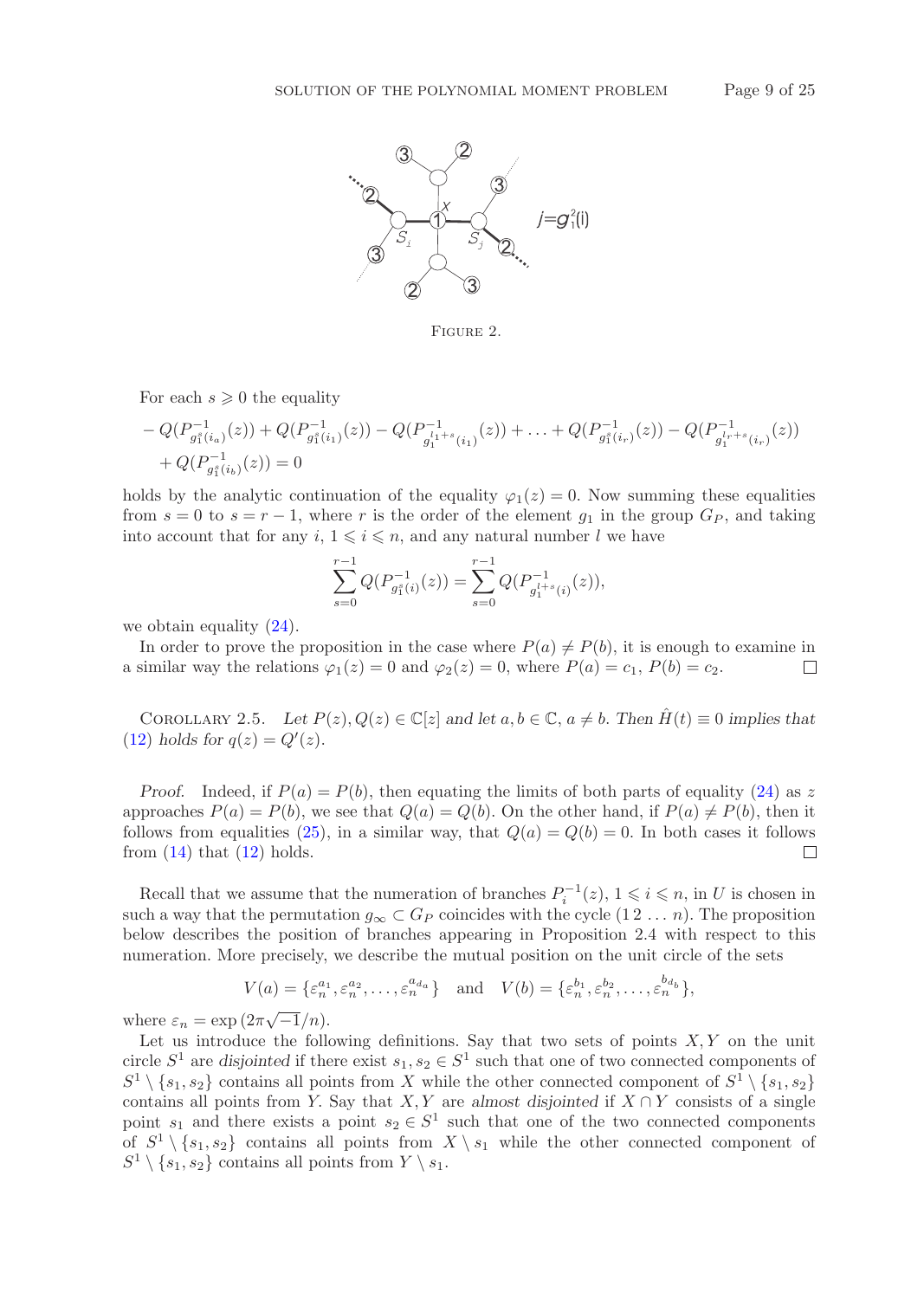

<span id="page-9-0"></span>Figure 3.

PROPOSITION 2.6  $[22]$  $[22]$  $[22]$ . The sets  $V(a)$  and  $V(b)$  are disjointed or almost disjointed. *Furthermore, if*  $P(a) = P(b)$ *, then*  $V(a)$  *and*  $V(b)$  *are disjointed.* 

*Proof.* Consider first the case when  $P(a) = P(b) = c_1$ . Let  $\hat{U}$  be a simply connected domain, containing no critical values of  $P(z)$ , such that  $U \subset \hat{U}$  and  $\infty \in \partial \hat{U}$ . Any branch of  $P^{-1}(z)$  in U can be extended analytically to  $\hat{U}$ , and we will assume that the numeration of branches of  $P^{-1}(z)$  in  $\hat{U}$  is induced by the numeration of branches of  $P^{-1}(z)$  in U. Furthermore, let  $M \subset \hat{U}$ be a simple curve connecting points  $c_1$  and  $\infty$  and let  $\Omega = P^{-1}{M}$  be the preimage of M under the map  $P(z): \mathbb{CP}^1 \to \mathbb{CP}^1$ . It is convenient to consider  $\Omega$  as a bicolored graph embedded into the Riemann sphere. Namely, we define black vertices of  $\Omega$  as preimages of  $c_1$ , a unique white vertex of  $\Omega$  as the preimage of  $\infty$ , and edges of  $\Omega$  as preimages of M (see Figure [3\)](#page-9-0). The edges of  $\Omega$  may be identified with branches of  $P^{-1}(z)$  in  $\hat{U}$  as follows: to the branch  $P_i^{-1}(z)$ ,  $1 \leq i \leq n$ , corresponds the edge  $e_i$  such that  $P_i^{-1}(z)$  maps bijectively the interior of M to the interior of  $e_i$ . In particular, the ordering of branches of  $P^{-1}(z)$  in  $\hat{U}$  induces the ordering of edges of  $\Omega$ . Since the multiplicity of the vertex  $\infty$  equals n and  $\Omega$  has n edges, it follows that  $\Omega$  is connected.

Let  $E_a$  (respectively  $E_b$ ) be a union of edges of  $\Omega$  that are adjacent to the vertex a (respectively b). It follows from the bijectivity of branches of  $P^{-1}(z)$  on the interior of M that if D is a domain from the collection of domains  $\mathbb{CP}^1 \setminus E_a$  such that  $b \in D$ , then D contains the whole set  $E_b \setminus \infty$ . Now the proposition follows from the observation that the cyclic ordering of edges of  $\Omega$ , induced by the cyclic ordering of branches of  $P^{-1}(z)$  in  $\hat{U}$ , coincides with the cyclic ordering of edges of  $\Omega$ , induced by the orientation of  $\mathbb{CP}^1$  in a neighborhood of infinity.

In the case where  $P(a) \neq P(b)$  the proof is modified as follows. Take two simple curves  $M_1$ ,  $M_2 \subset U$  connecting the point  $\infty$  with the points  $P(a)$  and  $P(b)$  correspondingly, and consider the preimage  $P^{-1}{M_1 \cup M_2}$  as a graph  $\Omega$  embedded into the Riemann sphere. The vertices of  $\Omega$  fall into three sets: the first set consists of a unique vertex which is the preimage of  $\infty$ , the second set consists of vertices which are preimages of  $P(a)$ , and the third set consists of vertices which are preimages of  $P(b)$ . Similarly, the edges of  $\Omega$  fall into two sets: the first set consists of edges which are preimages of  $M_1$  and the second set consists of edges which are preimages of  $M_2$  (see Figure [4\)](#page-10-0).

Each of two sets of edges of  $\Omega$  may be identified with branches of  $P^{-1}(z)$  in  $\hat{U}$  as follows: to the branch  $P_i^{-1}(z)$ ,  $1 \leq i \leq n$ , corresponds the edge  $e_i^1$  from the first set (respectively the edge  $e_i^2$  from the second set) such that  $P_i^{-1}(z)$  maps bijectively the interior of  $M_1$  (respectively of  $M_2$ ) to the interior of  $e_i^1$  (respectively of  $e_i^2$ ). The ordering of branches of  $P^{-1}(z)$  in  $\hat{U}$ induces the ordering of edges of  $\Omega$  in each of two sets. Clearly, this ordering coincides with the natural ordering induced by the orientation of  $\mathbb{CP}^1$ . Furthermore, it is easy to see that when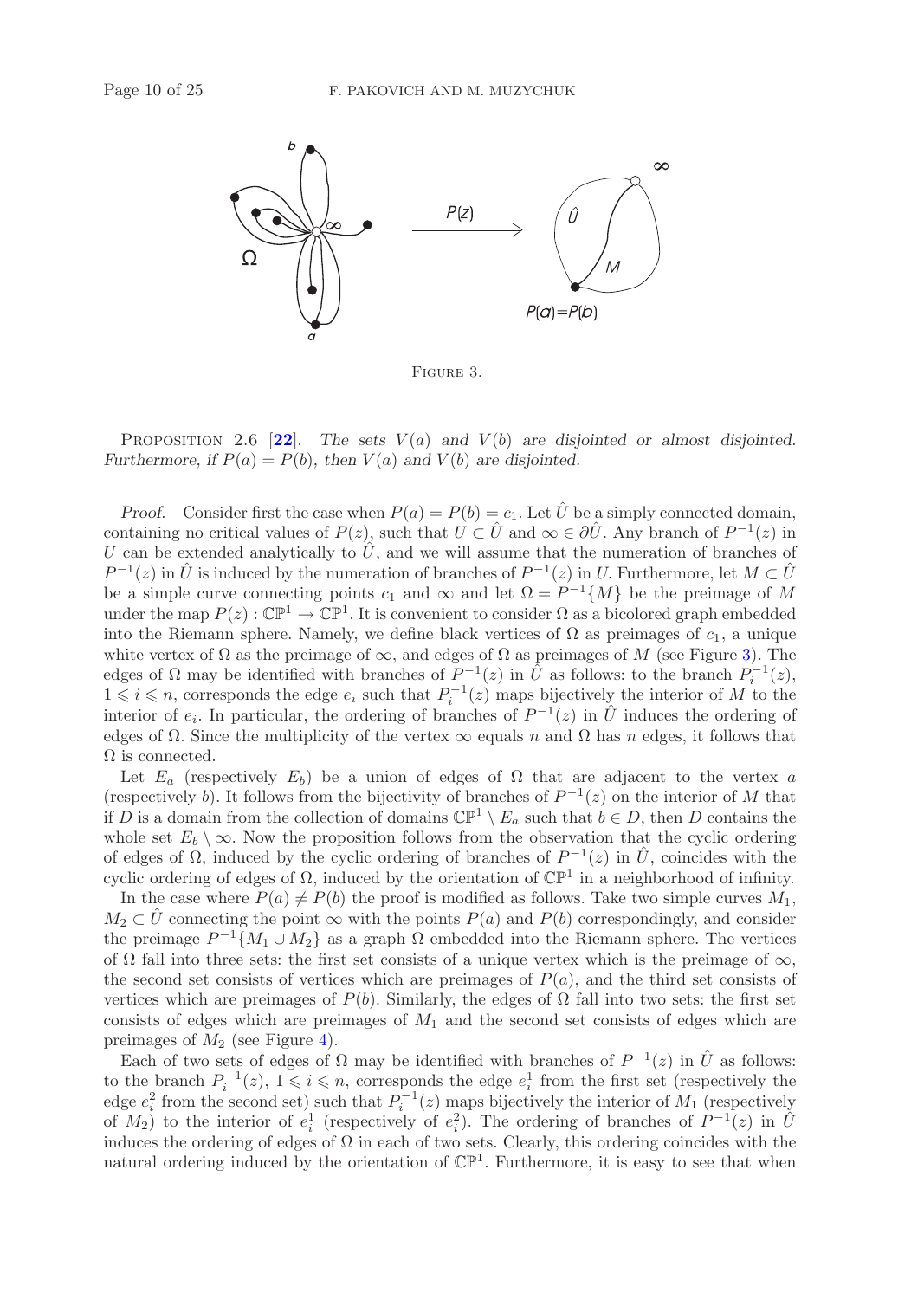

<span id="page-10-0"></span>Figure 4.

going around infinity in the counterclockwise direction the edge  $e_i^1$ ,  $1 \leq i \leq n$ , is followed by the edge  $e_i^2$ .

Let  $E_a^1$  (respectively  $E_b^2$ ) be a union of edges from the first (respectively the second) set  $\Omega$  which are adjacent to the vertex a (respectively b). The bijectivity of branches of  $P^{-1}(z)$ in the interior of  $M_1$  and  $M_2$  implies that if D is a domain from the collection of domains  $\mathbb{CP}^1 \setminus E^1_a$  such that  $b \in D$ , then D contains the whole set  $E^2_b \setminus \infty$ . Taking into account that for any  $k, 1 \leq i \leq n$ , the edge  $e_i^1$  is followed by  $e_i^2$ , this implies that  $V(a)$  and  $V(b)$  are disjointed or almost disjointed.  $\Box$ 

REMARK. Since  $Q(P_i^{-1}(z))$ ,  $1 \leq i \leq n$ , are branches of an algebraic function, relations [\(19\)](#page-5-3) are examples of linear relations between roots of an algebraic equation over the field  $\mathbb{C}(z)$ . A general algebraic approach to such relations, over an arbitrary field, was developed in the papers [**[12](#page-23-9)**, **[13](#page-23-10)**]. In particular, it follows from [**[13](#page-23-10)**, Theorem 1] that a necessary and sufficient condition for the existence of at least one solution  $Q(z)$  of [\(19\)](#page-5-3), such that the functions  $Q(P_i^{-1}(z))$ ,  $1 \leq i \leq n$ , are distinct between themselves, is that the subspace  $M_{P,a,b}$  does not contain elements of the form [\(20\)](#page-6-3). An equivalent form of this condition is that the subspace  $M_{P,a,b}$  does not contain any of subspaces  $V_d^{\perp}$ ,  $d \in D(G_P)$ , which are defined below. Note, however, that the method of [**[13](#page-23-10)**] does not provide any information about the description or the actual finding of these solutions.

## 3. *Permutation matrix representations of groups containing a full cycle*

#### 3.1. *Invariant subspaces and the centralizer ring*

The construction of  $M_{P,a,b}$  implies that  $M_{P,a,b}$  is an invariant subspace of  $\mathbb{Q}^n$  with respect to the so-called *permutation matrix representation* of the group  $G_P$  on  $\mathbb{Q}^n$ . By definition, the permutation matrix representation of a transitive permutation group  $H \subseteq S_n$  on  $\mathbb{Q}^n$ is a homomorphism  $R_H : H \to GL_n(\mathbb{Q})$  which associates to  $h \in H$  a permutation matrix  $R_H(h) \in GL_n(\mathbb{Q})$  the elements  $r_{i,j}, 1 \leqslant i,j \leqslant n$ , of which satisfy  $r_{i,j} = 1$  if  $i = j^h$ , and  $r_{i,j} = 0$ otherwise. In other words,

$$
\begin{pmatrix} x_1 \\ x_2 \\ \vdots \\ x_n \end{pmatrix} = R_H(h) \begin{pmatrix} x_{1^h} \\ x_{2^h} \\ \vdots \\ x_{n^h} \end{pmatrix}.
$$

Note that  $\mathbb{Q}^n$  admits an  $R_H$ -invariant scalar product  $(x, y) := \sum_{i=1}^n x_i y_i$ .

The aim of this section is to provide a full description of the subspaces of  $\mathbb{Q}^n$  invariant with respect to the permutation matrix representation of  $G_P$ . More generally, we classify all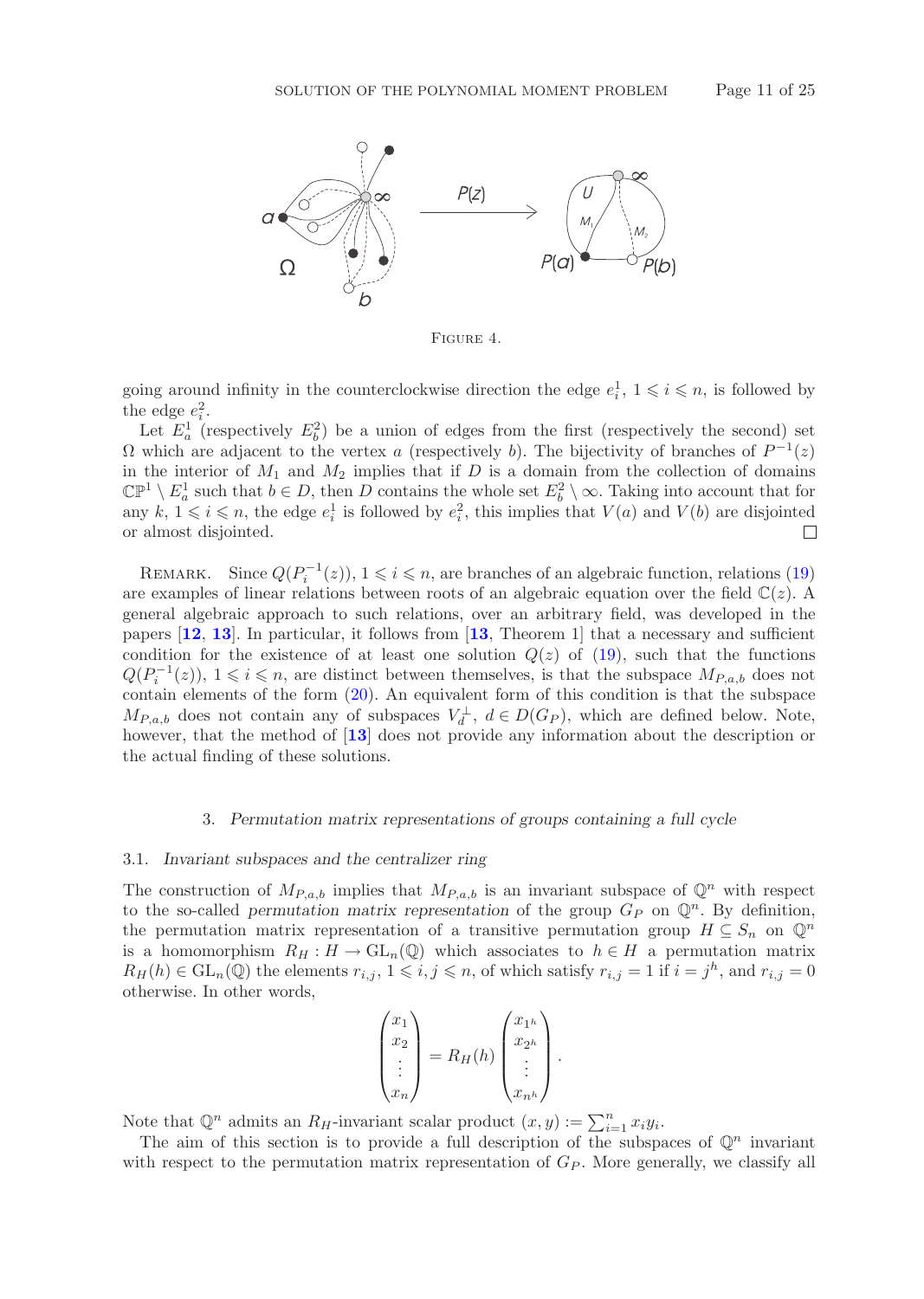subspaces of  $\mathbb{Q}^n$  invariant with respect to the permutation matrix representation of an arbitrary group  $G \subseteq S_n$  containing the cycle  $(1 2 \ldots n)$ . In the following G will always denote such a group.

Recall that a subset B of  $X = \{1, 2, ..., n\}$  is called a *block* of a transitive permutation group  $H \subseteq S_n$  if for each  $h \in H$  the set  $B^h$  is either disjoint or is equal to B (see, for example, [[27](#page-24-8)]). For a block B the set  $\mathcal{B} := \{B^h | h \in H\}$  forms a partition of X into a disjoint union of blocks of equal cardinality which is called an *imprimitivity system* of H. Each permutation group  $H \subseteq S_n$  has two *trivial* imprimitivity systems: one formed by singletons and another formed by the whole X. A permutation group is called *primitive* if it has only trivial imprimitivity systems. Otherwise it is called *imprimitive*.

For each  $d \mid n$  we denote by  $V_d$  the subspace of  $\mathbb{Q}^n$  consisting of d-periodic vectors. The fact that the group G contains the cycle  $(1,\ldots,n)$  implies easily the following statement.

Lemma 3.1. *Any imprimitivity system for* G *coincides with the residue classes modulo* d *for some* d | n*. Furthermore, for given* d *such classes form an imprimitivity system for* G *if and* only if the subspace  $V_d$  is *G*-invariant.

Denote by  $D(G)$  the set of all divisors of n for which  $V_d$  is G-invariant. Clearly  $1, n \in D(G)$ . Note that  $D(G)$  is a lattice with respect to the operations  $\wedge$ ,  $\vee$ , where  $d \wedge f := \gcd(d, f)$  and  $d \vee f := \text{lcm}(d, f)$ . Indeed, for an element  $x \in X$  the intersection of two blocks containing x and corresponding to  $d, f \in D(G)$  is a block that corresponds to  $d \vee f$ . On the other hand, the intersection of two invariant subspaces  $V_d$ ,  $V_f$  is an invariant subspace which is equal to  $V_{d \wedge f}$ .

We say that  $d \in D(G)$  *covers*  $f \in D(G)$  if  $f | d, f < d$ , and there is no  $x \in D(G)$  such that  $f < x < d$  and  $f|x, x|d$ . Now we are ready to formulate the main result of this section.

THEOREM 3.1. *Each*  $R_G$ -irreducible subspace of  $\mathbb{Q}^n$  has the form

$$
U_d := V_d \cap \left( V_{f_1}^{\perp} \cap \ldots \cap V_{f_{\ell}}^{\perp} \right),
$$

*where*  $d \in D(G)$  *and*  $f_1, \ldots, f_\ell$  *is a complete set of elements of*  $D(G)$  *covered by d.* The *subspaces*  $U_d$  are mutually orthogonal and every  $R_G$ -invariant subspace of  $\mathbb{Q}^n$  is a direct sum *of some*  $U_d$  *as above.* 

The proof of this theorem splits into several steps and is given below. We start with recalling some basic facts of the representations theory that we will use later (see, for example, [**[14](#page-23-11)**]).

First, any representation  $T_H : H \to GL_n(k)$  of a finite group H over a field k of characteristic not dividing |H| is completely reducible; that is,  $k^n$  is a direct sum of  $T_H$ -invariant irreducible subspaces (Maschke's theorem). Furthermore, irreducible subspaces of a completely reducible representation  $T_H : H \to GL_n(k)$  are in one-to-one correspondence with minimal idempotents of the *centralizer ring*  $V_k(T_H)$ . Recall that  $V_k(T_H)$  consists of all matrices  $A \in M_n(k)$  that commute with every  $T_H(h), h \in H$ . Furthermore, a matrix E is called an idempotent if  $E \neq 0$  and  $E^2 = E$ . Two idempotents E, F are called *orthogonal* if  $EF = FE = 0$ . Finally, an idempotent  $E \in V_k(T_H)$  is called *minimal* if it cannot be presented as a sum of two orthogonal idempotents from  $V_k(T_H)$ . Under this notation the correspondence above is obtained as follows: to a minimal idempotent  $E \in V_k(T_H)$  corresponds an irreducible subspace  $V = \text{Im}{E}$ .

In general, the decomposition of  $k^n$  into a sum of  $T_H$ -invariant irreducible subspaces is not uniquely defined. Nevertheless, if

$$
k^n = V_1^{\oplus a_1} \oplus \ldots \oplus V_r^{\oplus a_r} \tag{26}
$$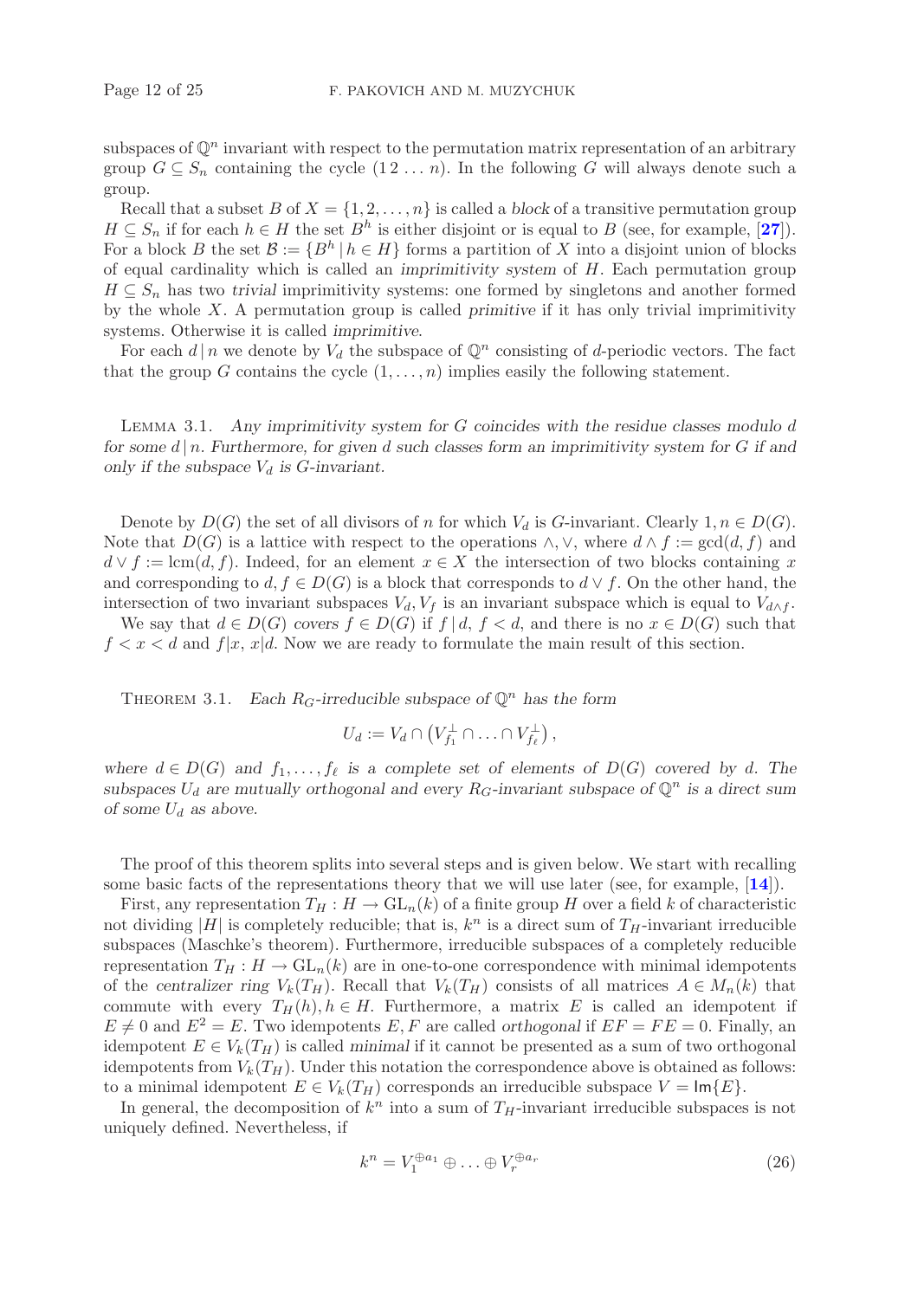is a decomposition such that  $V_i$ ,  $1 \leq i \leq r$ , are pairwise non-isomorphic  $T_H$ -invariant irreducible subspaces of  $k^n$ , then the subspaces  $V_i^{\oplus a_i}$ ,  $1 \leq i \leq r$ , are defined uniquely. They correspond to the minimal idempotents of the *center*  $C(V_k(T_H))$  of the *centralizer* ring  $V_k(T_H)$ . Furthermore,  $V_k(T_H)$  is commutative if and only if  $a_i = 1$  for all  $i, 1 \leq i \leq r$ . Note that if  $V_k(T_H)$  is commutative and the space  $k^n$  admits a  $T_H$ -invariant scalar product, then all  $T_H$ -invariant irreducible subspaces of  $k^n$  are mutually orthogonal. Indeed, for any representation  $T_H : H \to GL_n(k)$ , which admits an invariant scalar product,  $k^n$  can be decomposed into a sum of  $T_H$ -invariant irreducible subspaces

<span id="page-12-0"></span>
$$
k^n = V_1 \oplus \ldots \oplus V_r \tag{27}
$$

with mutually orthogonal  $V_i$ . On the other hand, if  $V_k(T_H)$  is commutative then a decomposition of  $T_H$  into a sum of  $T_H$ -invariant irreducible subspaces is uniquely defined and therefore coincides with [\(27\)](#page-12-0).

For the permutation matrix representation  $R_H : H \to GL_n(k)$  of a transitive permutation group  $H \subseteq S_n$  instead of the notation  $V_k(R_H)$  we will use simply the symbol  $V_k(H)$ . Below we will show (Proposition 3.5) that for any group G as above, the ring  $V_0(G)$  is isomorphic to a subring of the group algebra of a cyclic group and hence is commutative. Therefore, the above remarks imply the following statement.

PROPOSITION 3.2. An  $R_G$ -invariant subspace  $W \subset \mathbb{Q}^n$  is irreducible if and only if there *exists a minimal idempotent*  $E \in V_0(G)$  *such that*  $\text{Im}{E} = W$ *. The*  $R_G$ -*invariant irreducible* subspaces of  $\mathbb{Q}^n$  are mutually orthogonal and every  $R_G$ -invariant subspace is a direct sum of *some* W *as above.*

For each transitive permutation group  $H \subseteq S_n$ , we can construct some special basis of  $V_{\mathbb{C}}(H)$ via orbits of the stabilizer  $H_1$  of the point 1 as follows. To each orbit  $\Delta$  of  $H_1$ , associate a matrix  $A^{\Delta}$ , where  $A^{\Delta}_{i,j} = 1$  if there exist  $h \in H$ ,  $\delta \in \Delta$  such that  $1^h = j$ ,  $\delta^h = i$ , and  $A^{\Delta}_{i,j} = 0$ otherwise. In particular, for the first column of  $A^{\Delta}$  the equality  $A^{\Delta}_{i,1} = 1$  holds if and only if  $i \in \Delta$ . It turns out that the matrices  $A^{\Delta}$  form a basis of  $V_{\mathbb{C}}(H)$  (see, [[27](#page-24-8), Theorem 28.4]). Furthermore, since by construction the matrices  $A^{\Delta}$  are contained in  $M_n(\mathbb{Q})$ , they form a basis of  $V_{\mathbb{O}}(H)$ . We summarize the properties of  $A^{\Delta}$  in the proposition below (see [[27](#page-24-8), § 28]).

PROPOSITION 3.3. *The matrices*  $A^{\Delta}$  *satisfy the following conditions:* 

- (1)  $A^{\Delta}$  *form a basis of the algebra*  $V_{\mathbb{Q}}(H)$  *as of a*  $\mathbb{Q}$ *-module*;
- (2) if  $\Delta_1 \neq \Delta_2$  then the ones of  $A^{\Delta_1}$  and  $A^{\Delta_2}$  do not occur in the same place; on the other hand,  $\sum_{\Delta} A^{\Delta}$  *is a matrix all the entries of which are 1s;*
- (3) For each orbit  $\Delta$  there exists an orbit  $\Gamma$  such that  $(A^{\Delta})^T = A^{\Gamma}$ .

Property (3) implies that for the first row of  $A^{\Delta}$  the equality  $A_{1,j}^{\Delta}=1$  holds if and only if  $j \in \Gamma$ . Furthermore, it is easy to see that the mapping  $\Delta \to \Gamma$  defines an involution on the set of orbits of  $H_1$ .

#### 3.2. *Schur rings*

3.2.1. *Isomorphism between*  $S_{\mathbb{Q}}(G)$  *and*  $V_{\mathbb{Q}}(G)$  In order to construct the minimal idempotents of  $V_0(G)$  we will use the so-called *Schur rings* introduced by Schur in his classical paper [**[26](#page-24-9)**] for the investigation of permutation groups containing a regular subgroup C. Since in this paper C will always be a cyclic group, in the following we will restrict our attention to this case alone (see [**[27](#page-24-8)**] for the account of the Schur method in the general case).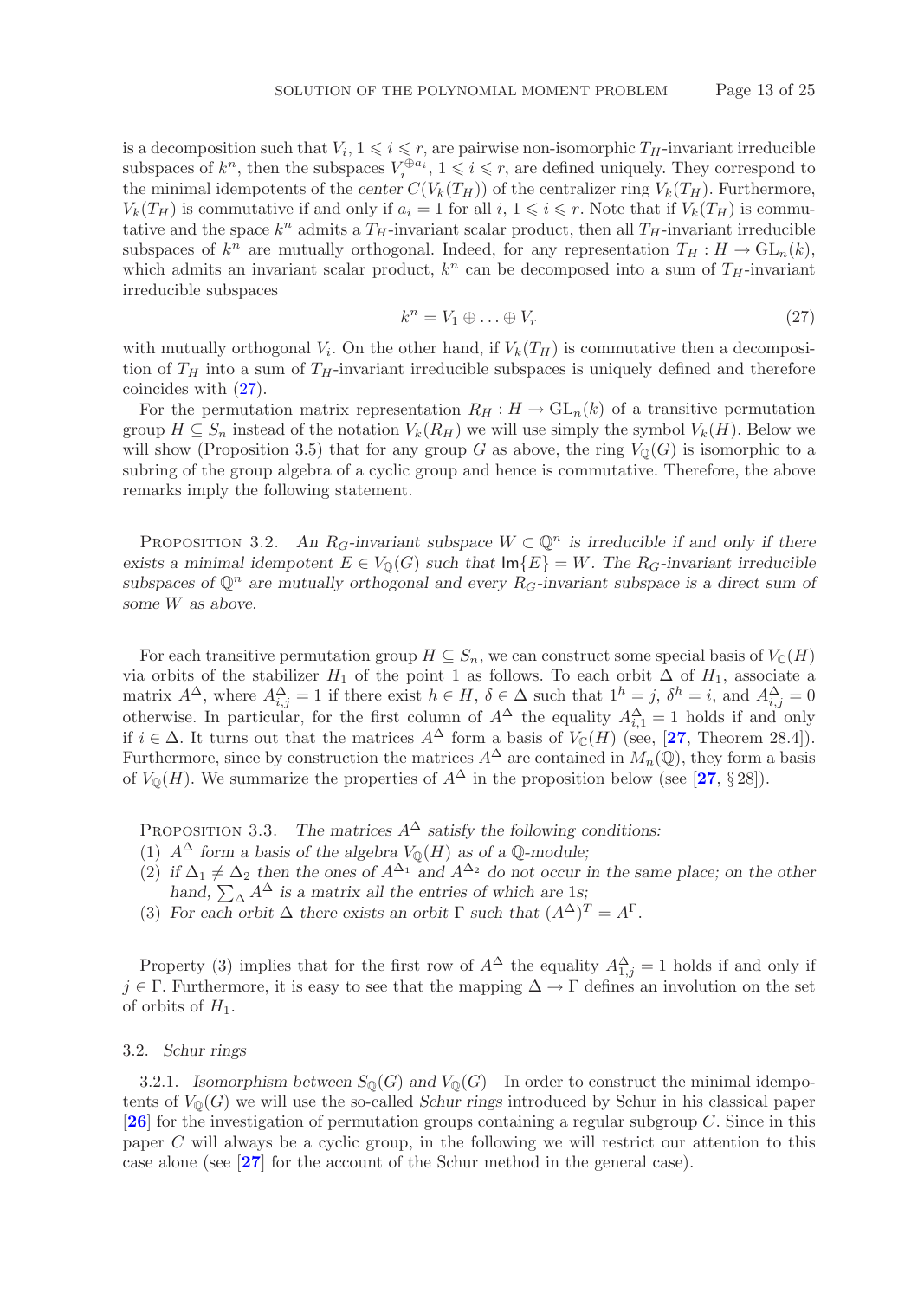The idea of the Schur approach can be described as follows. If  $G \subseteq S_n$  contains the cycle  $c := (1 \, 2 \, \ldots \, n)$ , then elements of the set  $\{1, 2, \ldots, n\}$  can be identified with elements of the cyclic group C generated by c as follows: to the element i corresponds the element of  $C$ that transforms 1 to i. Therefore, we can consider  $G$  as a permutation group acting on its subgroup C. After such an identification we can 'multiply' elements of the set  $\{1, 2, \ldots, n\}$ , and this multiplication agrees with the action of G in the following sense: if  $h, g \in C$  then  $h^g = hg$ . Furthermore, identifying any two subsets of  $\{1, 2, \ldots, n\}$  with the corresponding elements of the group algebra  $\mathbb{Q}[C]$  we can define their 'product' as the product of these elements in  $\mathbb{Q}[C]$ . The remarkable result of Schur is that under such a multiplication the orbits of the stabilizer  $G_1$  form a basis of some subalgebra of  $\mathbb{Q}[C]$ . To make this statement precise let us introduce the following definition.

For  $T \subseteq C$  denote by  $T^{(-1)}$  the set of elements of C inverse to the elements of T and by T the formal sum  $\sum_{h\in T} h$ . The elements of  $\mathbb{Q}[C]$  of the form  $\underline{T}$  for some  $T \subseteq C$  are called *simple quantities* (see [**[27](#page-24-8)**]).

DEFINITION 3.4. A subalgebra A of the group algebra  $\mathbb{Q}[C]$  is called a *Schur ring* or an *S-ring* over C if it satisfies the following axioms:

- (S1) A as a Q-module has a basis consisting of simple quantities  $\underline{T}_0,\ldots,\underline{T}_d$ , where  $T_0 = \{e\}$ ,
- (S2)  $T_i \cap T_j = \emptyset$  for  $i \neq j$  and  $\bigcup_{j=0}^d T_j = C$ ,
- (S3) For each  $i \in \{0, 1, \ldots, d\}$  there exists an  $i' \in \{0, 1, \ldots, d\}$  such that  $T_{i'} = T_i^{(-1)}$ .

It is easy to see that the basis  $T_0,\ldots,T_d$  satisfying (S1) and (S2) is unique. Such a basis is called the *standard basis* of A. The number  $d + 1$  is called the *rank* of A. The sets  $T_i$ ,  $0 \leq i \leq d$ , are called the *basic sets* of A. Finally, the notation  $A = \langle T_0, \ldots, T_d \rangle$  is used if A is an S-ring over C whose basic sets are  $T_0,\ldots,T_d$ . We also write Basic(A) for the set  $\{T_0,\ldots,T_d\}$ . Note that if  $\tilde{A}$  is an S-ring which is a subring of  $A$  then its basic sets are some unions of basic sets of A. There are two *trivial* S-rings; namely,  $\langle \underline{e}, C \setminus \{e\} \rangle$  and  $\mathbb{Q}[C]$ .

PROPOSITION 3.5. *To any group* G corresponds a Schur ring  $S_{\mathbb{Q}}(G)$  the basic sets of which *are the orbits of the stabilizer*  $G_1$ *. Moreover,*  $S_{\mathbb{Q}}(G)$  *and*  $V_{\mathbb{Q}}(G)$  *are isomorphic as*  $\mathbb{Q}$ *-algebras.* 

Proposition 3.5 is a particular case of [**[27](#page-24-8)**, Theorem 28.8]. It implies in particular that in order to describe the minimal idempotents of  $V_{\mathbb{Q}}(G)$  it is enough to describe those of  $S_{\mathbb{Q}}(G)$ . Since, however, for this purpose an explicit construction of the isomorphism between  $S_0(G)$  and  $V_0(G)$ is needed, we give below a short proof of Proposition 3.5 which is based on Proposition 3.3.

*Proof of Proposition* 3.5*.* First of all observe that since G contains c, each matrix  $M \in V_0(G)$  is necessarily a *circulant*; that is, each row vector of M is cyclically shifted for one element to the right relative to the preceding row vector. In other words

<span id="page-13-0"></span>
$$
M_{i,j} = M_{1,j-i+1 \mod n}.
$$
\n
$$
(28)
$$

Define now a mapping  $\psi : V_{\mathbb{Q}}(G) \to \mathbb{Q}[C]$  by the formula

$$
\psi(M):=\sum_{j=1}^n M_{1,j}c^{j-1},
$$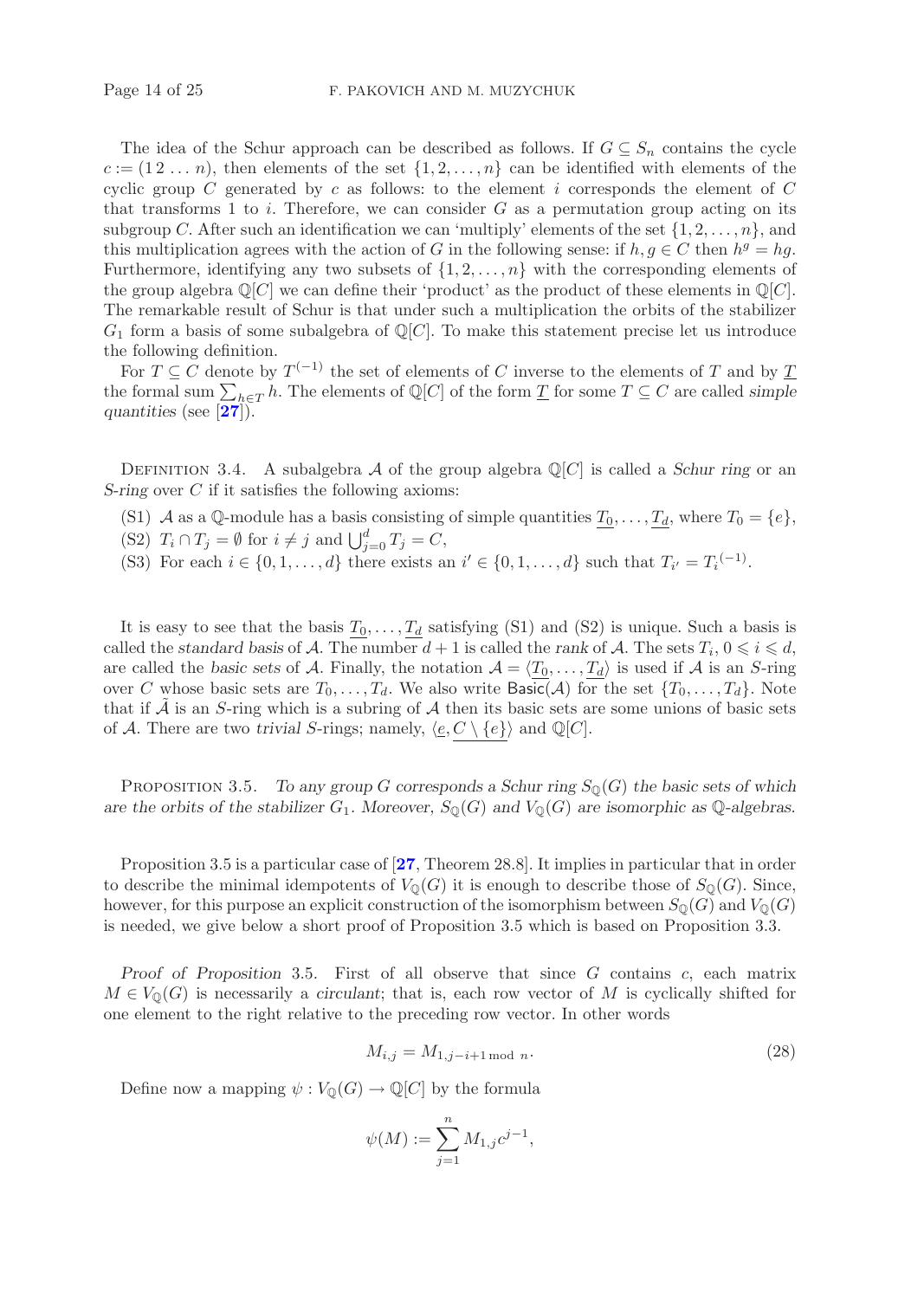and show that  $\psi$  is an algebra monomorphism. Indeed, for any  $M, N \in V_0(G)$  we have

$$
\psi(MN) = \sum_{\ell=1}^{n} (MN)_{1,\ell} c^{\ell-1} = \sum_{\ell=1}^{n} \sum_{i=1}^{n} M_{1,i} N_{i,\ell} c^{\ell-1}
$$
  
= 
$$
\sum_{\ell=1}^{n} \sum_{i=1}^{n} M_{1,i} N_{1,\ell-i+1} c^{\ell-1} = \sum_{i=1}^{n} \sum_{j=1}^{n} M_{1,i} N_{1,j} c^{i+j-2}
$$
  
= 
$$
\left(\sum_{i=1}^{n} M_{1,i} c^{i-1}\right) \left(\sum_{j=1}^{n} N_{1,j} c^{j-1}\right) = \psi(M)\psi(N).
$$

Thus  $\psi$  is an algebra homomorphism. Furthermore,  $\psi$  is injective since any matrix  $M \in V_0(G)$ is defined by its first row in view of [\(28\)](#page-13-0).

Clearly, the image of  $V_0(G)$  is a subalgebra  $S_0(G)$  of  $\mathbb{Q}[C]$ . Furthermore, by construction, the basis of this subalgebra consists of the orbits of the stabilizer  $G_1$ . The properties (S1) and (S2) of  $S_0(G)$  are obvious. Finally, since any matrix from  $V_0(G)$  is a circulant, it follows from the third part of Proposition 3.3 that  $\Delta^{(-1)} = \Gamma$ .  $\Box$ 

For d dividing n, denote by  $C_d$  a unique subgroup of C of order d. For a Schur ring A, denote by  $D(\mathcal{A})$  a set consisting of all divisors of n for which  $C_d \in \mathcal{A}$ .

LEMMA 3.6. *The inclusion*  $d \in D(G)$  *holds if and only if the inclusion*  $n/d \in D(S_0(G))$ *holds.*

*Proof.* Let  $d \in D(G)$ . Then  $C_{n/d}$ , under the identification of the set  $\{1, 2, ..., n\}$  with C, corresponds to the set  $X = \{1, d+1, 2d+1, \ldots, n-d+1\}$  and therefore is a block of G containing 1. This implies that  $C_{n/d}$  is a union of some  $G_1$ -orbits, say  $T_0, \ldots, T_\ell$ . Hence  $C_{n/d} = \underline{T_0} + \underline{T_1} + \ldots + \underline{T_\ell}$  and therefore  $C_{n/d} \in S_{\mathbb{Q}}(G)$ .

Let now  $n/d \in D(S_{\mathbb{Q}}(G))$ . Then  $\psi^{-1}(\overline{C_{n/d}}) \in V_{\mathbb{Q}}(G)$ . It follows from the definition of  $\psi$ that  $\psi^{-1}(C_{n/d})$  is a circulant matrix M such that  $M_{1,i} = 1$  if  $i \in X$  and 0 otherwise. Since  $M \in V_{\mathbb{Q}}(G)$ , the subspace Im $(M)$  is G-invariant. On the other hand, it is easy to see that  $\text{Im}(M) = V_d$ . Therefore  $d \in D(G)$  by Lemma 3.1.  $\Box$ 

3.2.2. *Rational* S*-rings* The automorphism group of C is isomorphic to the multiplicative group  $\mathbb{Z}_n^*$ . Namely, to the element  $m \in \mathbb{Z}_n^*$  corresponds the automorphism  $g \mapsto g^m, g \in C$ . Extending this action onto  $\mathbb{Q}[C]$  by linearity we obtain an action of  $\mathbb{Z}_n^*$  on the group algebra  $\mathbb{Q}[C]$ :

$$
\alpha = \sum_{g \in C} \alpha_g g \longrightarrow \alpha^{(m)} := \sum_{g \in C} \alpha_g g^m.
$$

An element  $\alpha \in \mathbb{Q}[C]$  is called *rational* if  $\alpha = \alpha^{(m)}$  for any  $m \in \mathbb{Z}_n^*$ . Note that the mappings  $\alpha \mapsto \alpha^{(m)}$ ,  $m \in \mathbb{Z}_n^*$ , are automorphisms of Q[C]. Moreover, these mappings are automorphisms of any S-ring A over C (see [[27](#page-24-8), Theorem 23.9]). In particular, for each  $m \in \mathbb{Z}_n^*$  and  $T \subseteq C$ we have

$$
T \in \text{Basic}(\mathcal{A}) \iff T^{(m)} \in \text{Basic}(\mathcal{A}),
$$

where for a subset  $T \subset C$ , the set of mth powers of elements of T is denoted by  $T^{(m)}$ .

Recall that the set of all irreducible complex representations of  $C$  consists of  $n$  onedimensional representations (characters)  $\chi_0, \ldots, \chi_{n-1}$ , where

$$
\chi_{\ell}(c^j) := e^{2\pi\sqrt{-1}\ell j/n}, \quad 0 \leqslant j, \ell \leqslant n-1.
$$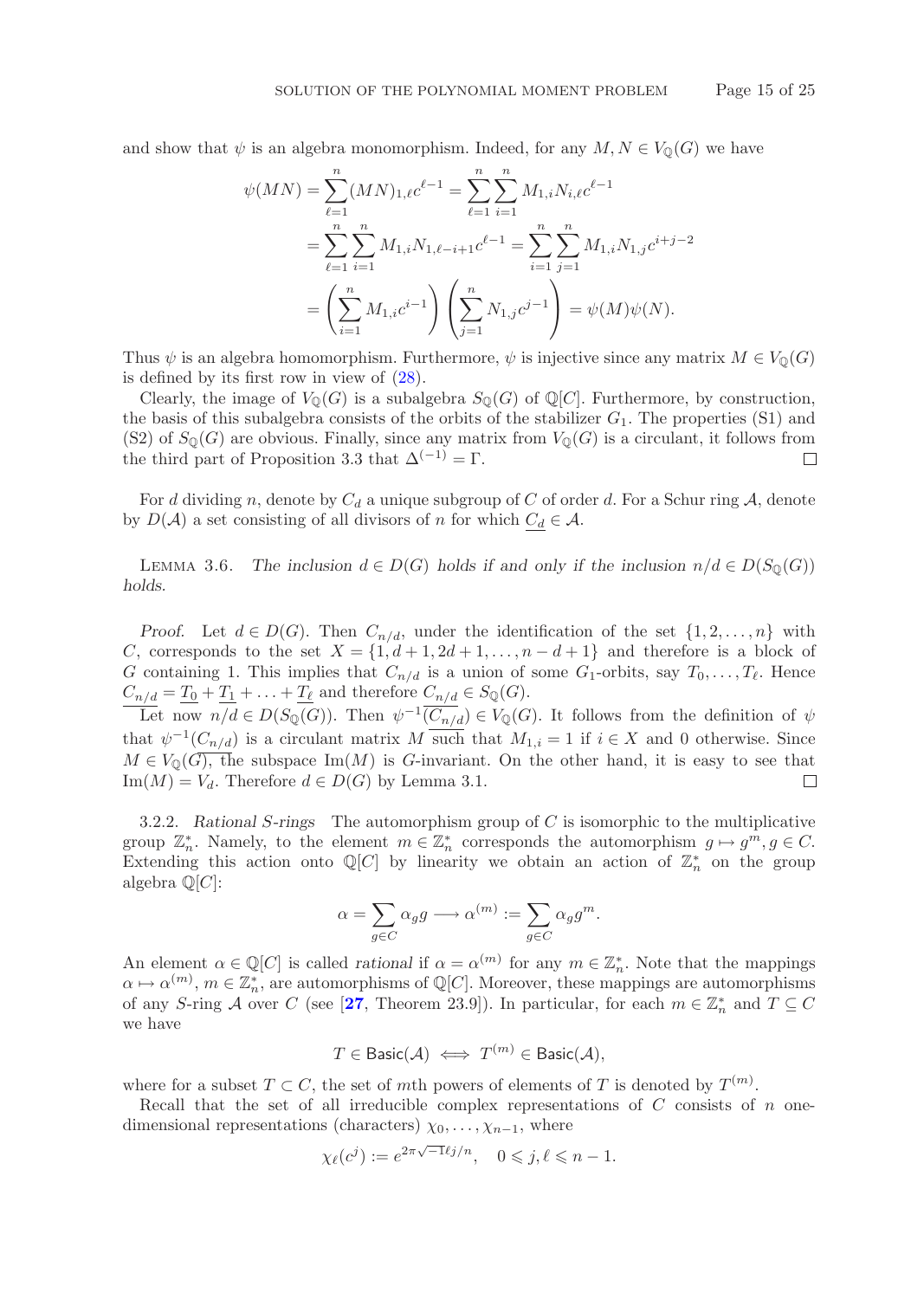We will keep the same notation for the extensions of  $\chi_0, \ldots, \chi_{n-1}$  by linearity on Q[C]. The rational elements of an  $S$ -ring  $A$  admit the following characterization.

LEMMA 3.7. An element  $\alpha \in \mathbb{Q}[C]$  *is rational if and only if*  $\chi_l(\alpha) \in \mathbb{Q}$  *for all*  $l, 0 \leq l \leq n - 1$ .

*Proof.* For an element  $\alpha = \sum_{j=1}^n h_j c^j$  of Q[C] the condition that  $\chi_l(\alpha) \in \mathbb{Q}$  for all l,  $0 \le l \le n - 1$ , is equivalent to the condition that  $\chi_l(\alpha)$ ,  $0 \le l \le n - 1$ , is invariant with respect to the action of the Galois group  $\Gamma$  of the extension  $(\mathbb{Q}(e^{2\pi\sqrt{-1}/n}) : \mathbb{Q})$ . The group  $\Gamma$  is isomorphic to  $\mathbb{Z}_n^*$ . Namely, to the element  $m \in \mathbb{Z}_n^*$  corresponds the element  $\sigma_m \in \Gamma$  that transforms  $e^{2\pi\sqrt{-1}/n}$  to  $e^{2\pi\sqrt{-1}m/n}$ . We have

$$
\sigma_m(\chi_{\ell}(\alpha)) = \sigma_m\left(\chi_{\ell}\left(\sum_{j=1}^n h_j c^j\right)\right) = \sigma_m\left(\sum_{j=1}^n h_j e^{2\pi\sqrt{-1}\ell j/n}\right)
$$

$$
= \sum_{j=1}^n h_j e^{2\pi\sqrt{-1}m\ell j/n} = \chi_{\ell}\left(\sum_{j=1}^n h_j c^{mj}\right) = \chi_{\ell}(\alpha^{(m)}).
$$

Therefore, for  $\ell, 0 \leq \ell \leq n-1$ , and  $m \in \mathbb{Z}_n^*$  the equality  $\sigma_m(\chi_{\ell}(\alpha)) = \chi_{\ell}(\alpha)$  is equivalent to the equality  $\chi_{\ell}(\alpha^{(m)}) = \chi_{\ell}(\alpha)$ . Since for  $\alpha, \beta \in \mathbb{Q}[C]$  the equality  $\chi_{\ell}(\alpha) = \chi_{\ell}(\beta)$  holds for all  $\ell, 0 \leq \ell \leq n-1$ , if and only if  $\alpha = \beta$ , we conclude that  $\chi_{\ell}(\alpha) \in \mathbb{Q}$  for all  $\ell, 0 \leq \ell \leq n-1$ , if and only if  $\alpha$  is rational.  $\Box$ 

An S-ring A is called *rational* if all its elements are rational. Clearly, A is rational if and only if  $T^{(m)} = T$  for all  $T \in \text{Basic}(\mathcal{A})$  and  $m \in \mathbb{Z}_n^*$ . Any rational S-ring is a subring of some universal rational S-ring W. To construct W, observe that the orbits of the action of  $\mathbb{Z}_n^*$  on C are parametrized by the divisors of n as follows: an orbit  $O_m$ ,  $m|n$ , consists of all generators of the group  $C_m$ . It turns out that the vector space spanned by  $O_m$ ,  $m|n$ , is a rational S-ring W (see  $[26]$  $[26]$  $[26]$ ). Furthermore, any rational S-ring A is a subring of W. Indeed, since any element of the standard basis of a rational S-ring A is invariant with respect to the action of  $\mathbb{Z}_n^*$ , such an element is a union of some  $O_m$ ,  $m|n$ . Therefore A is a subring of W.

Denote by  $D_n$  the lattice of all divisors of n with respect to the operations  $\wedge$ ,  $\vee$ . The statement below describes the rational S-rings.

Proposition 3.8 ([**[17](#page-23-12)**]). *An S-ring* A *over* C *is rational if and only if there exists a sublattice* D of  $D_n$  *with*  $1, n \in D$  *such that*  $C_d$ ,  $d \in D$ , *is a basis of* A.

Note that the basis  $C_d$ ,  $d \in D$ , is not a standard basis of A in the sense of Definition 3.4.

To any S-ring  $A$  one can associate a rational S-ring  $\overline{A}$ , called the *rational closure* of  $A$ , which is constructed as follows. Introduce an equivalence relation on  $\text{Basic}(\mathcal{A})$  setting  $S \sim T$  if there exists an  $m \in \mathbb{Z}_n^*$  such that  $S = T^{(m)}$ . For  $T \in \text{Basic}(\mathcal{A})$  set

$$
\mathring{T} := \bigcup \{ T^{(m)} \mid m \in \mathbb{Z}_n^* \},
$$

and denote by  $\mathring{\mathcal{A}}$  a  $\mathbb{Q}\text{-module spanned by }\mathring{\underline{T}}, T \in \mathsf{Basic}(\mathcal{A})$ .

PROPOSITION 3.9 ( $[26]$  $[26]$  $[26]$ ). *A Q-module*  $\AA$  *is an S-ring consisting of all rational elements of* A.

Proposition 3.8 allows us to describe a rational closure of an arbitrary S-ring.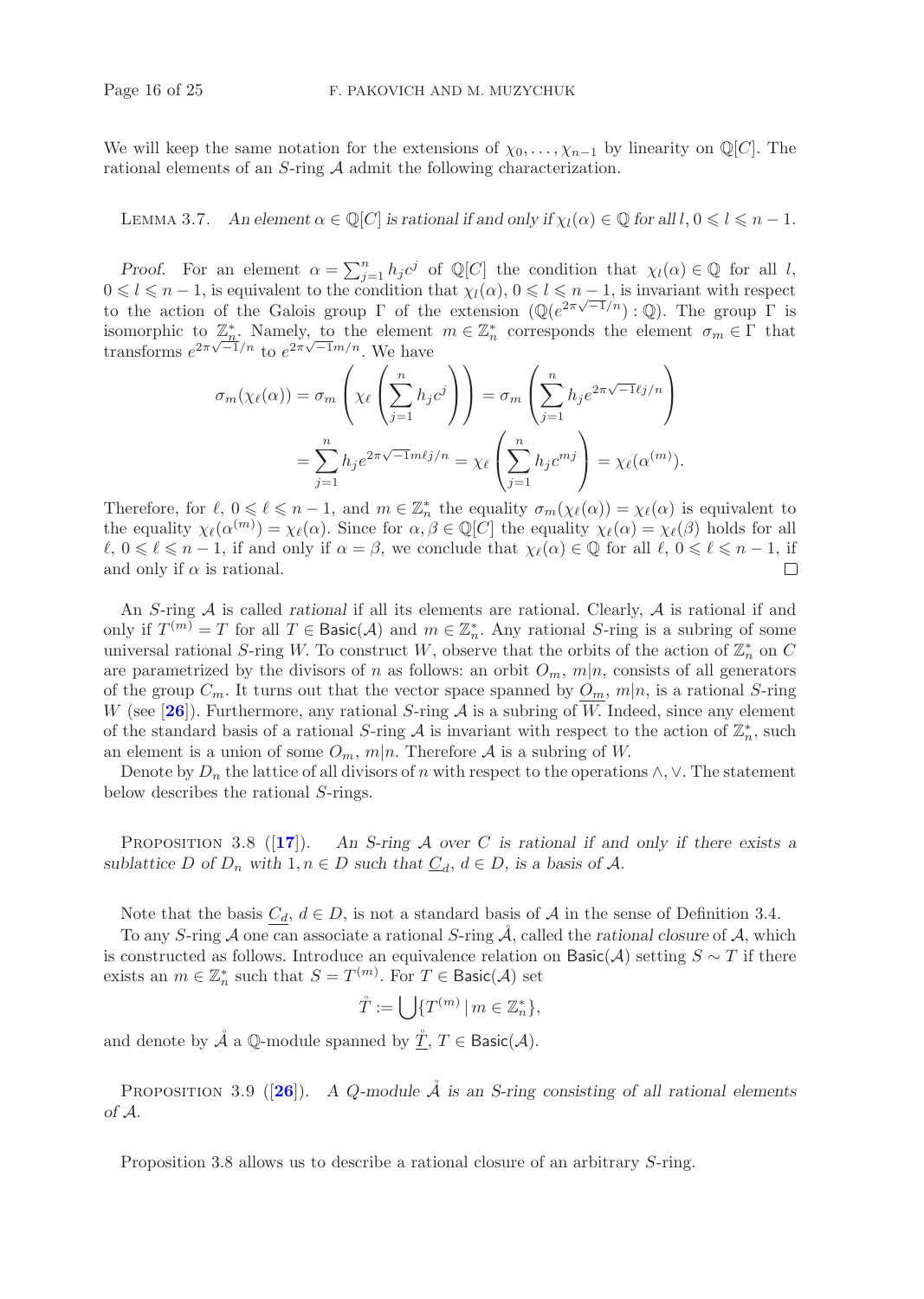PROPOSITION 3.10. Let A be an S-ring over C. Then  $\underline{C}_d$ ,  $d \in D(\mathcal{A})$ , is a basis of  $\mathcal{A}$ .

*Proof.* By Proposition 3.8, we see that  $\tilde{A}$  is spanned by vectors  $C_d$ ,  $d \in D$ , for a certain sublattice D of  $D_n$ . It remains to prove that  $D = D(\mathcal{A})$ . The inclusion  $D \subseteq D(\mathcal{A})$  follows from

$$
d \in D \implies \underline{C_d} \in \mathring{\mathcal{A}} \subseteq \mathcal{A} \implies \underline{C_d} \in \mathcal{A} \implies d \in D(\mathcal{A}).
$$

Conversely, choose an arbitrary  $f \in D(\mathcal{A})$ . Then  $C_f \in \mathcal{A}$ . Furthermore, since

$$
\underline{C_f} = \sum_{t \in D_f} \underline{O_t} \;,
$$

the element  $C_f$  is rational and therefore  $C_f \in \mathcal{A}$ . This means that  $C_f$  is a linear combination of  $\underline{C_d}$ ,  $d \in D$ . Therefore, in order to prove that  $\underline{C_f} = \underline{C_d}$  for suitable  $d \in D$ , it is enough to show that the simple quantities  $C_d$ ,  $d \in D_n$ , are linearly independent.

In order to prove the last statement assume that

<span id="page-16-0"></span>
$$
\sum_{d} l_d \underline{C_d} = 0,\tag{29}
$$

and let M be a maximal number d for which  $l_d \neq 0$ . Clearly, any element u of C that generates  $C_M$  cannot be an element of  $C_d$  for  $d < M$ . But then u appears in the left part of equality [\(29\)](#page-16-0) only once with the coefficient  $l_d \neq 0$ . This is a contradiction and therefore  $C_d$ ,  $d \in D_n$ , are linearly independent. П

## 3.3. *Proof of Theorem* 3.1

Similarly to the definition given above for the elements of  $D(G)$ , say that for an S-ring A an element  $d \in D(\mathcal{A})$  covers an element  $f \in D(\mathcal{A})$  if  $f \mid d, f < d$ , and there is no  $x \in D(\mathcal{A})$  such that  $f < x < d$  and  $f|x, x|d$ .

Set

$$
\sigma_d := \frac{1}{d} \underline{C_d}, \quad d \in D(\mathcal{A}).
$$

It follows from

<span id="page-16-1"></span>
$$
\sigma_f \sigma_d = \sigma_d \sigma_f = \sigma_{f \vee d} \tag{30}
$$

that  $\sigma_d, d \in D(\mathcal{A})$ , are idempotents of the algebra A. Nevertheless, they are not pairwise orthogonal.

Proposition 3.11. *An element of an S-ring* A *over* C *is a minimal idempotent of* A *if and only if it has the form*

<span id="page-16-2"></span>
$$
\epsilon_d = \sigma_d \prod_{i=1}^{\ell} (1 - \sigma_{f_i}),\tag{31}
$$

 $\theta$ 

*where*  $d \in D(\mathcal{A})$  *and*  $f_1, \ldots, f_\ell$  *is a complete set of elements of*  $D(\mathcal{A})$  *covering* d.

*Proof.* Let us show first that  $\epsilon_d, d \in D(\mathcal{A})$ , are pairwise orthogonal idempotents. Since each  $\sigma_d, d \in D_n$ , is an idempotent, we have

$$
\epsilon_d^2 = \sigma_d^2 \prod_{i=1}^{\ell} (1 - \sigma_{f_i})^2 = \sigma_d \prod_{i=1}^{\ell} (1 - 2\sigma_{f_i} + \sigma_{f_i}^2) = \sigma_d \prod_{i=1}^{\ell} (1 - \sigma_{f_i}) = \epsilon_d.
$$

Therefore, in order to show that  $\epsilon_d$  is an idempotent, we must only check that  $\epsilon_d \neq 0$ . In view of [\(30\)](#page-16-1), after opening the brackets in [\(31\)](#page-16-2) we obtain a linear combination of  $\sigma_f$  in which  $\sigma_d$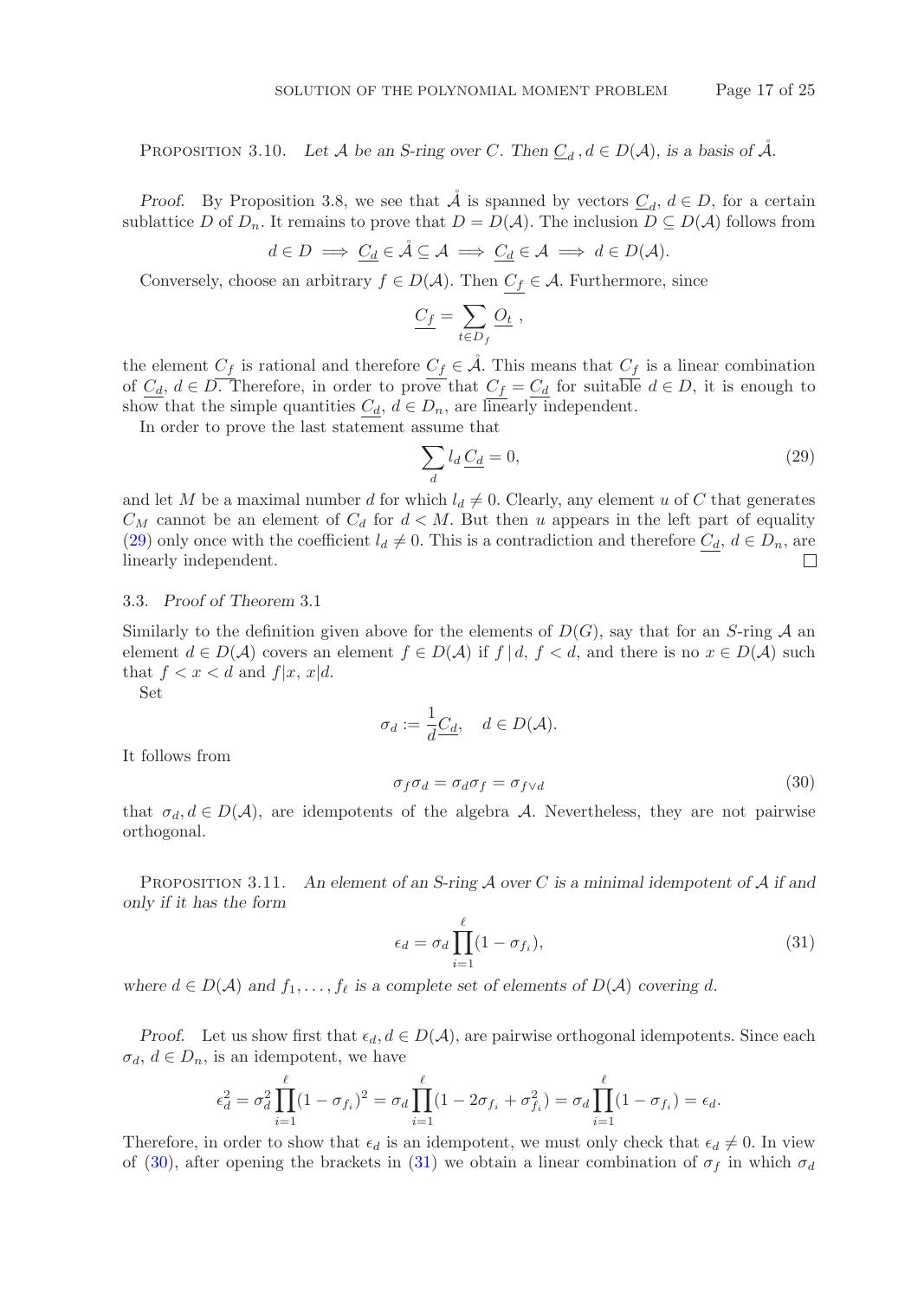appears with the coefficient one. Since  $\sigma_d$ ,  $d \in D_n$ , are linearly independent, this implies that  $\epsilon_d \neq 0.$ 

Let us check now the orthogonality. Take two distinct  $m, d \in D(\mathcal{A})$ , where it is assumed that  $d < m$ , and consider the product  $\epsilon_d \epsilon_m$ . Let  $f_1, \ldots, f_\ell$  and  $n_1, \ldots, n_k$  be complete sets of elements of  $D(\mathcal{A})$  that cover d and m, respectively. By [\(30\)](#page-16-1) we have

$$
\epsilon_d \epsilon_m = \sigma_d \prod_{i=1}^{\ell} (1 - \sigma_{f_i}) \cdot \sigma_m \prod_{j=1}^k (1 - \sigma_{n_j}) = \sigma_d \sigma_m \prod_{i=1, j=1}^{i=\ell, j=k} (1 - \sigma_{f_i}) (1 - \sigma_{n_j})
$$
  
=  $\sigma_{d \vee m} \prod_{i=1, j=1}^{i=\ell, j=k} (1 - \sigma_{f_i}) (1 - \sigma_{n_j}).$  (32)

Since  $d | d \vee m$  and  $d < d \vee m$ , there exists an element  $f_i \in D(A)$  that covers d and divides  $d \vee m$ . For such an element  $(1 - \sigma_{f_i})\sigma_{d \vee m} = 0$ , and this implies the vanishing of the right-hand side of  $(32)$ .

Since the idempotents  $\epsilon_d, d \in D(\mathcal{A})$ , are pairwise orthogonal, they are linearly independent elements of A. Furthermore, since Proposition 3.10 implies that  $\epsilon_d \in A$  for any  $d \in D(A)$  and

<span id="page-17-0"></span>
$$
\dim (\mathring{\mathcal{A}}) = |D(\mathcal{A})|,\tag{33}
$$

the idempotents  $\epsilon_d, d \in D(\mathcal{A})$ , form a basis of  $\mathcal A$  which consists of pairwise orthogonal idempotents. This implies that any minimal idempotent  $\epsilon$  of  $\tilde{\mathcal{A}}$  coincides with some  $\epsilon_d, d \in D(\mathcal{A})$ . Indeed, since  $\epsilon_d, d \in D(\mathcal{A})$ , form a basis of  $\mathcal{A}$ , there exist numbers  $a_d, d \in D(\mathcal{A})$ , such that  $\epsilon = \sum_{d \in D(\mathcal{A})} a_d \epsilon_d$ . Furthermore, since  $\epsilon$  is an idempotent, for any  $d \in D(\mathcal{A})$  the coefficient  $a_d$ equals either 1 or 0. Therefore, if  $\epsilon$  is minimal, then  $\epsilon = \epsilon_d$  for some  $d \in D(\mathcal{A})$ .

Finally, observe that the sets of minimal idempotents of  $\AA$  and  $\AA$  coincide. Indeed, if  $\epsilon$  is any idempotent of A, then  $\epsilon^2 = \epsilon$  implies that  $\chi_i(\epsilon) \in \{0,1\}$  for all  $i, 0 \leq i \leq n - 1$ . Therefore, by Proposition 3.9, we have  $\epsilon \in \mathcal{A}$ . Furthermore, if  $\epsilon$  is minimal in A, then obviously it is also minimal in  $\mathcal{A}$ . On the other hand, any minimal idempotent of  $\mathcal{A}$  remains a minimal idempotent in A since all idempotents of A are contained in  $\mathcal{A}$ .  $\Box$ 

*Proof of Theorem* 3.1. By Proposition 3.2 any  $R_G$ -irreducible invariant subspace W of  $\mathbb{Q}^n$ corresponds to a minimal idempotent  $E \in V_0(G)$  such that  $\text{Im}\{E\} = W$ . Furthermore, since  $\psi$  is an isomorphism between  $V_{\mathbb{Q}}(G)$  and  $S_{\mathbb{Q}}(G)$ , the element  $\psi(E)$  is a minimal idempotent of  $S_{\mathbb{Q}}(G)$  and therefore, by Proposition 3.11,  $\psi(E) = \epsilon_d$  for some  $d \in D(S_{\mathbb{Q}}(G))$ . Thus W is  $R_G$ -irreducible invariant subspace of  $\mathbb{Q}^n$  if and only if there exist  $d \in D(S_{\mathbb{Q}}(G))$  such that

<span id="page-17-1"></span>
$$
W = \text{Im}\{\psi^{-1}(\epsilon_d)\} = \text{Im}\left\{\psi^{-1}(\sigma_d)\prod_{i=1}^{\ell} (I - \psi^{-1}(\sigma_{f_i}))\right\}.
$$
 (34)

Observe now that if two idempotent matrices A, B commute, then for the matrix  $C = AB =$ BA the equality

$$
\operatorname{Im}\{C\} = \operatorname{Im}\{A\} \cap \operatorname{Im}\{B\}
$$

holds. Indeed, it is clear that

$$
\operatorname{Im}\{C\} \subseteq \operatorname{Im}\{A\} \cap \operatorname{Im}\{B\}.
$$

On the other hand, if  $z \in \text{Im}{A} \cap \text{Im}{B}$  then  $z = Ax = By$  for some vectors x, y and

$$
Az = A(Ax) = Ax = z
$$
,  $Bz = B(By) = By = z$ . (35)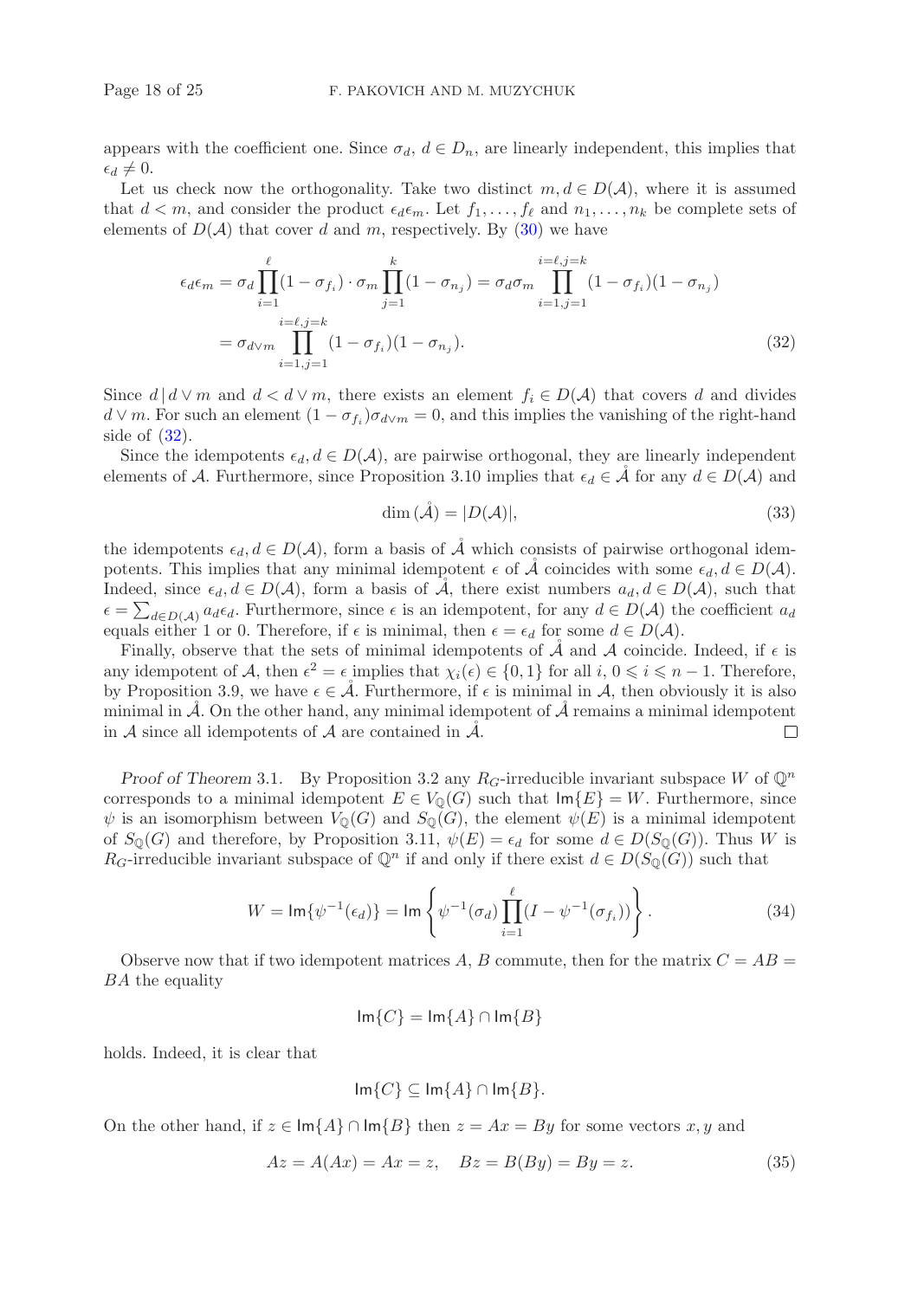It follows that  $Cz = A(Bz) = Az = z$  and hence  $z \in \text{Im}\{C\}$ . Since Lemma 3.5 implies that  $V_{\mathbb{Q}}(G)$  is commutative, it follows now from  $(34)$  that

$$
W = \operatorname{Im} \left\{ \psi^{-1}(\sigma_d) \right\} \cap \left( \bigcap_{i=1}^{\ell} \operatorname{Im} \left\{ (I - \psi^{-1}(\sigma_{f_i})) \right\} \right).
$$

It was observed in the proof of Lemma 3.6 that  $\text{Im}(\psi^{-1}(\sigma_d)) = V_{n/d}$ . Furthermore, since the image of any idempotent matrix consists of its invariant vectors, we have  $\text{Im}\{I-\psi^{-1}(\sigma_d)\}=$ Ker $\{\psi^{-1}(\sigma_d)\}\$ . On the other hand, since the matrix  $\psi^{-1}(\sigma_d)$  is symmetric, Ker $\{\psi^{-1}(\sigma_d)\}$  =  $\operatorname{Im}\{\psi^{-1}(\sigma_d)\}^{\perp}$ . Therefore

$$
W = V_{n/d} \cap V_{n/f_1}^{\perp} \cap \ldots \cap V_{n/f_{\ell}}^{\perp}.
$$

Finally, Lemma 3.6 implies that  $n/d \in D(G)$  and  $n/f_1, \ldots, n/f_\ell$  is a complete set of elements of  $D(G)$  covered by  $n/d$ . Hence  $W = U_{n/d}$ .

REMARK. If G does not contain a full cycle, then Theorem 3.1 fails to be true. A simple example is provided by the group  $S_5$  acting on two element subsets of  $\{1, 2, 3, 4, 5\}$ . One can verify that in this way we obtain a primitive permutation group  $G$  on 10 points that yields a permutation matrix representation  $\rho_G$  of dimension 10. However, the collection of  $\rho_G$ -invariant irreducible subspaces of  $\mathbb{Q}^{10}$  is distinct from the collection  $U_1, U_{10}$  since  $U_{10}$  is a direct sum of two irreducible  $\rho_G$ -invariant subspaces of dimensions 4 and 5.

Notice also that Theorem 3.1 is not true for representations over C. In order to see this, it is enough to take as G any cyclic group.

## 4. *Description of*  $Q(z)$  *satisfying*  $\varphi_s(t)=0$

## 4.1. *Geometry of* MP,a,b

In notation of Section 3 set

$$
W = V_{f_1}^{\perp} \cap \ldots \cap V_{f_{\ell}}^{\perp},
$$

where  $f_1,\ldots,f_\ell$  is the set of all elements of  $D(G_P)$  distinct from n. Notice that since  $n \in D(G_P)$ covers any other element of  $D(G_P)$ , the subspace W coincides with the subspace  $U_n$  from Theorem 3.1, and therefore is  $G_P$ -invariant irreducible subspace of  $\mathbb{Q}^n$ .

Theorem 3.1 together with Proposition 2.6 imply the following important geometric property of  $M_{P,a,b}$ .

PROPOSITION 4.1. *The subspace*  $M_{P,a,b}$  *contains the subspace* W.

*Proof.* Indeed, since by construction  $M_{P,a,b}$  is a  $G_P$ -invariant subspace of  $\mathbb{Q}^n$ , it follows from Theorem 3.1 that either  $M_{P,a,b}$  contains W or is orthogonal to W. In the last case  $M_{P,a,b}$ also would be orthogonal to the complexification  $W^{\mathbb{C}}$  of W. Therefore, in order to prove the proposition it is enough to find vectors  $\vec{w} \in W^{\mathbb{C}}$  and  $\vec{v} \in M_{P,a,b}$  such that  $(\vec{v}, \vec{w}) \neq 0$ .

In order to find such  $\vec{w}$  observe that the vectors

$$
\vec{w}_i = (1, \varepsilon_n^j, \varepsilon_n^{2j}, \dots, \varepsilon_n^{(n-1)j}),
$$

 $1 \leq j \leq n$ , where  $\varepsilon_n = \exp(2\pi\sqrt{-1}/n)$ , form an orthogonal basis of  $\mathbb{C}^n$ . Furthermore, for  $d | n$ vectors  $\vec{w}_j$  for which  $(n/d) | j$  form a basis of  $V_d^{\mathbb{C}}$ . Therefore, the vector  $\vec{w}_1$  is orthogonal to  $V_f^{\mathbb{C}}$  for any  $f \in D(G_P)$ ,  $f \neq n$ , and hence  $\vec{w}_1 \in W^{\mathbb{C}}$ . Set  $\vec{w} = \vec{w}_1$ .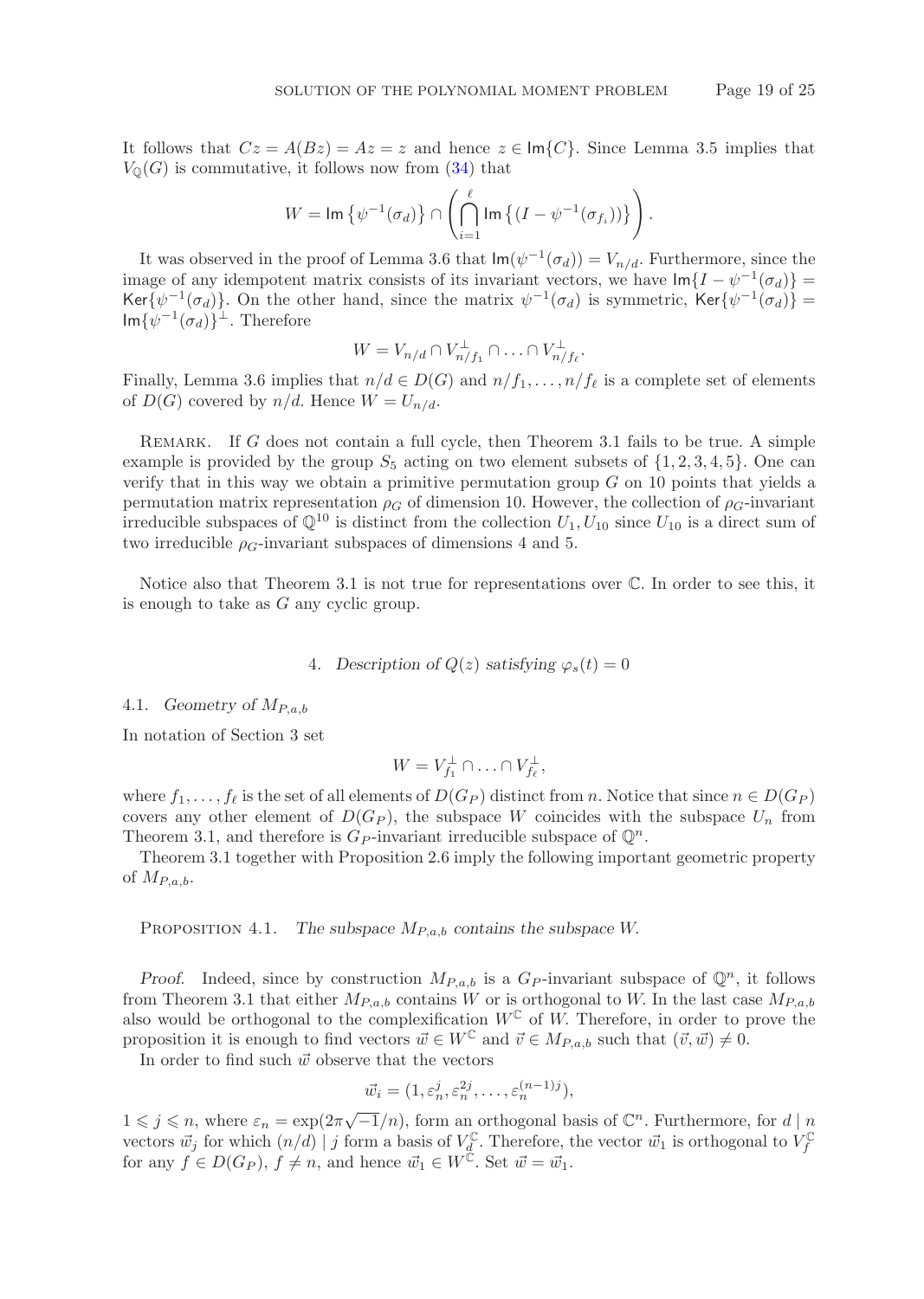Consider two cases now. Suppose first that  $P(a) = P(b)$  and show that in this case, for the vector  $\vec{v} \in M_{P,a,b}$  corresponding to equation [\(24\)](#page-7-0), the inequality  $(\vec{v}, \vec{w}) \neq 0$  holds. Indeed, the equality  $(\vec{v}, \vec{w}) = 0$  is equivalent to the equality

$$
\sum_{s=1}^{d_a} \varepsilon_n^{a_s} / d_a = \sum_{s=1}^{d_b} \varepsilon_n^{b_s} / d_b,
$$

which in its turn is equivalent to the statement that the 'centers of mass' of the sets  $V(a)$  and  $V(b)$  coincide. However, this contradicts Proposition 2.6 since the center of mass of a system of points in C is inside of the convex envelope of this system and therefore the centers of mass of disjointed sets must be distinct.

Similarly, if  $P(a) \neq P(b)$ , then  $(\vec{v}, \vec{w}) \neq 0$  for at least one of two vectors corresponding to equations [\(25\)](#page-7-1). Indeed, otherwise

$$
\sum_{s=1}^{d_a} \varepsilon_n^{a_s} / d_a = 0, \quad \sum_{s=1}^{d_b} \varepsilon_n^{b_s} / d_b = 0
$$

that contradicts again Proposition 2.6 since the fact that the sets  $V(a)$  and  $V(b)$  are almost disjointed implies that at least one of these sets is contained in an open half plane bounded by a line passing through the origin and therefore has the center of mass distinct from zero.  $\Box$ 

## 4.2. *Puiseux expansions of*  $Q(P^{-1}(z))$

Let  $\hat{U} \subset \mathbb{C}$  be a domain as in the proof of Proposition 2.6. Then, taking into account our convention about the numeration of branches of  $P^{-1}(z)$ , at points of  $\hat{U}$  close enough to infinity, the function  $Q(P_i^{-1}(z))$ ,  $1 \leq i \leq n$ , is represented by the converging series

<span id="page-19-0"></span>
$$
Q(P_i^{-1}(z)) = \sum_{k=-m}^{\infty} s_k \varepsilon_n^{(i-1)k} z^{-k/n},
$$
\n(36)

where  $z^{1/n}$  denotes some fixed branch of the algebraic function inverse to  $z^n$  in  $\hat{U}$ . Therefore, any relation of the form

$$
\sum_{i=1}^{n} f_i Q(P_i^{-1}(z)) = 0, \quad f_i \in \mathbb{C},
$$
\n(37)

is equivalent to the system

<span id="page-19-1"></span>
$$
\sum_{i=1}^{n} f_i s_k \varepsilon_n^{k(i-1)} = 0, \quad k \ge -m. \tag{38}
$$

In particular, in view of Theorem 2.2, the equality  $\hat{H}(t) \equiv 0$  implies that for any  $k \geq -m$  such that the coefficient  $s_k$  of series [\(36\)](#page-19-0) is distinct from zero, the vector  $\vec{w}_k$  is orthogonal to  $M_{P,a,b}$ . This fact together with Proposition 4.1 imply the following statement (cf. [**[22](#page-24-2)**, Theorem 4.1]).

PROPOSITION 4.2. Let  $Q(z)$  be a polynomial such that  $\hat{H}(t) \equiv 0$ . Then for any  $k \ge -m$ *such that the coefficient*  $s_k$  *of series* [\(36\)](#page-19-0) *is distinct from zero, there exists an*  $f \in D(G_P)$ ,  $f \neq n$ , such that  $(n/f) \mid k$ .

*Proof.* Indeed, if  $s_k \neq 0$ , then it follows from [\(38\)](#page-19-1) that the vector  $\vec{w}_k$  is orthogonal to  $M_{P,a,b}^{\mathbb{C}}$ , and therefore by Proposition 4.1 is orthogonal to  $W^{\mathbb{C}}$ . Since the subspace  $(W^{\mathbb{C}})^{\perp}$  is generated by the vectors  $\vec{w}_j$ ,  $(n/f) | j, f \in D(G_P)$ ,  $f \neq n$ , this implies that  $\vec{w}_k$  is a linear combination of these vectors and hence coincides with one of them since the vectors  $\vec{w}_i$ ,  $1 \leq i \leq n$ , are linearly independent. Therefore,  $(n/f) | k$  for some  $f \in D(G_P)$ ,  $f \neq n$ . П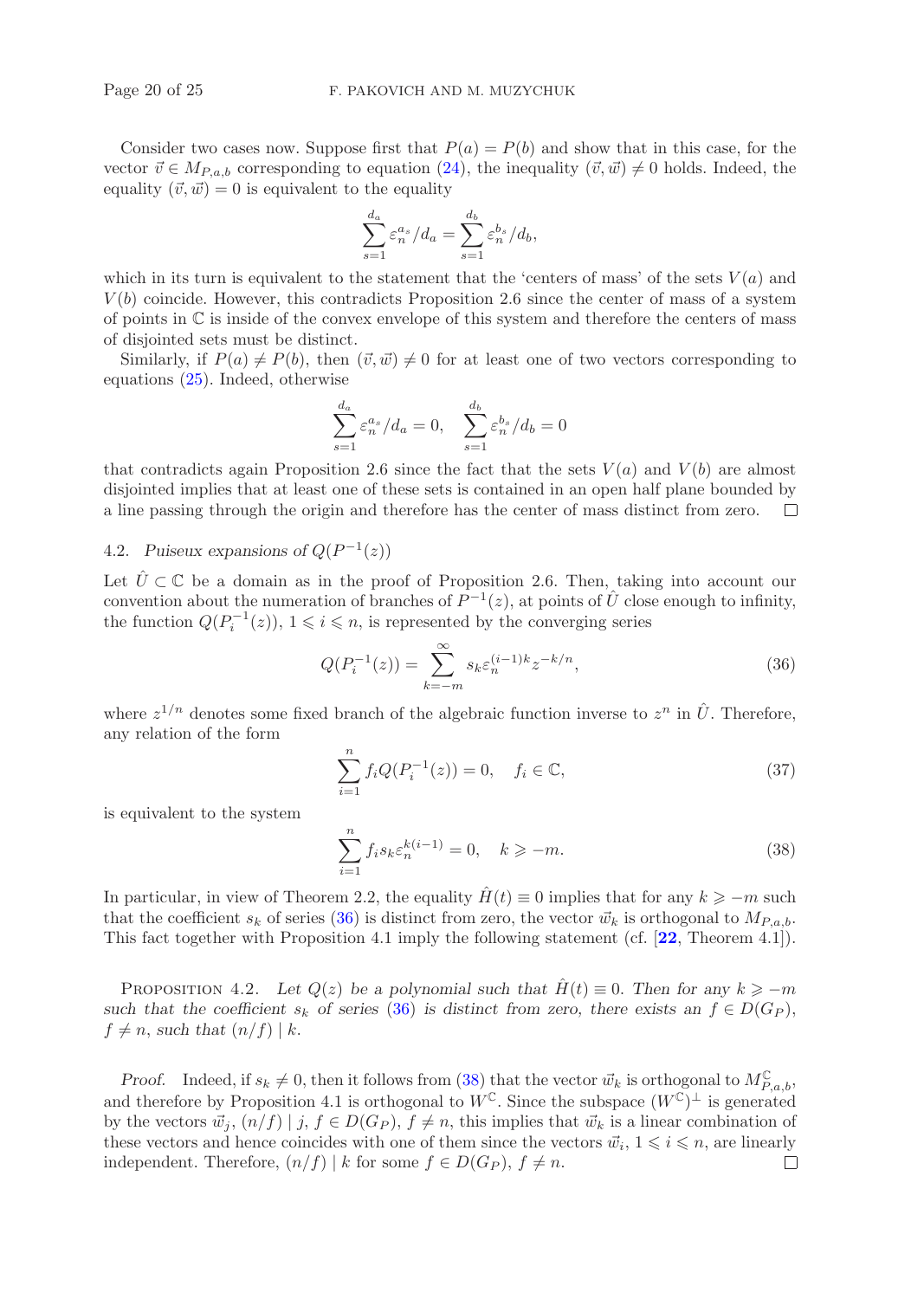For  $f \in D(G_P)$ ,  $f \neq n$ , set

$$
\psi_f(z) = \sum_{\substack{k \ge -m \\ k \equiv 0 \bmod n/f}} s_k z^{-k/n},
$$

where  $s_k, k \geq -m$ , are coefficients of series [\(36\)](#page-19-0). Clearly,  $\psi_f(z)$  is an analytic function in  $\hat{U}$ .

LEMMA 4.3. For any 
$$
f \in D(G_P)
$$
,  $f \neq n$ , there exists an  $S_f(z) \in \mathbb{C}[z]$  such that

<span id="page-20-1"></span>
$$
\psi_f(z) = S_f(P_1^{-1}(z)).\tag{39}
$$

 $\Box$ 

*Furthermore, we have*

$$
P(z) = A_1(B_1(z)), \quad S_f(z) = R_1(B_1(z))
$$
\n(40)

*for some*  $A_1(z), B_1(z), R_1(z) \in \mathbb{C}[z]$  *with deg* $B_1(z) > 1$ .

*Proof.* First, observe that since

$$
1 + (\varepsilon_n^k)^f + (\varepsilon_n^k)^{2f} + \ldots + (\varepsilon_n^k)^{n-f}
$$

equals  $n/f$  if n  $|(fk)$ , and zero otherwise, it follows from [\(36\)](#page-19-0) that the equality

<span id="page-20-0"></span>
$$
\left(\frac{n}{f}\right)\psi_f(z) = Q(P_1^{-1}(z)) + Q(P_{f+1}^{-1}(z)) + Q(P_{2f+1}^{-1}(z)) + \dots + Q(P_{n-f+1}^{-1}(z))\tag{41}
$$

holds.

Let now  $\Omega_P$  be a field generated by all branches of  $P^{-1}(z)$  considered as elements of some fixed algebraic closure of  $\mathbb{C}(z)$ . Recall that the Galois group of the extension  $[\Omega_P : \mathbb{C}(z)]$  is permutation equivalent to the group  $G_P$ , and, under the Galois correspondence, to the stabilizer of  $P_1^{-1}(z)$  in  $G_P$  corresponds the invariant subfield  $\mathbb{C}(P_1^{-1}(z))$  of  $\Omega_P$ . Since  $f \in D(G_P)$ , the collection of branches appearing in the right part of equality [\(41\)](#page-20-0) is a block of an imprimitivity system of  $G_P$  containing  $P_1^{-1}(z)$ . Therefore, equality [\(41\)](#page-20-0) implies that the function  $\psi_f(z) \in \Omega_P$ is invariant with respect to the action of the stabilizer of  $P_1^{-1}(z)$  in  $G_P$  and hence is contained in the field  $\mathbb{C}(P_1^{-1}(z))$ . Hence, there exists a rational function  $S_f(z)$  such that equality [\(39\)](#page-20-1) holds. Furthermore, since the analytic continuation of the right side of  $(41)$  has no poles in  $\mathbb C$  the function  $S_f(z)$  is a polynomial. Finally, since branches appearing in the right part of equality [\(41\)](#page-20-0) form a block, it is easy to see that

$$
S_f(P_1^{-1}(z)) = S_f(P_{lf+1}^{-1}(z)), \quad 1 \leq l \leq n/f - 1,
$$

and hence the last part of the lemma follows from Lemma 2.3.

## 4.3. *Proof of Theorem 1.1*

In view of Theorem 2.2 we must essentially show that the conclusion of the theorem holds for any non zero polynomial  $Q(z)$  such that  $H(t) \equiv 0$ . Therefore, abusing the notation, below we will mean by a solution of the polynomial moment problem, such a polynomial  $Q(z)$ . The proof is by induction on the number  $i(P)$  of imprimitivity systems of the group  $G_P$ . If  $i(P) = 2$ , that is, if  $G_P$  has only trivial imprimitivity systems, then Proposition 4.2 implies that for any non-zero coefficient  $s_j$ ,  $j \geqslant m$ , of [\(36\)](#page-19-0) the number k is a multiple of n. Therefore, all the functions  $Q(P_i^{-1}(z))$ ,  $1 \leq i \leq n$ , are equal between themselves and hence  $Q(z) = R(P(z))$  for some polynomial  $R(z)$  by Lemma 2.3. Furthermore, necessarily  $P(a) = P(b)$ . Indeed otherwise, after the change of variable  $z = P(z)$  we would obtain that the polynomial  $R(z)$  is orthogonal to all powers of z on the segment  $[P(a), P(b)]$ . However, for

$$
P(z) = z
$$
,  $Q(z) = R(z)$ ,  $a = P(a)$ ,  $b = P(b)$ ,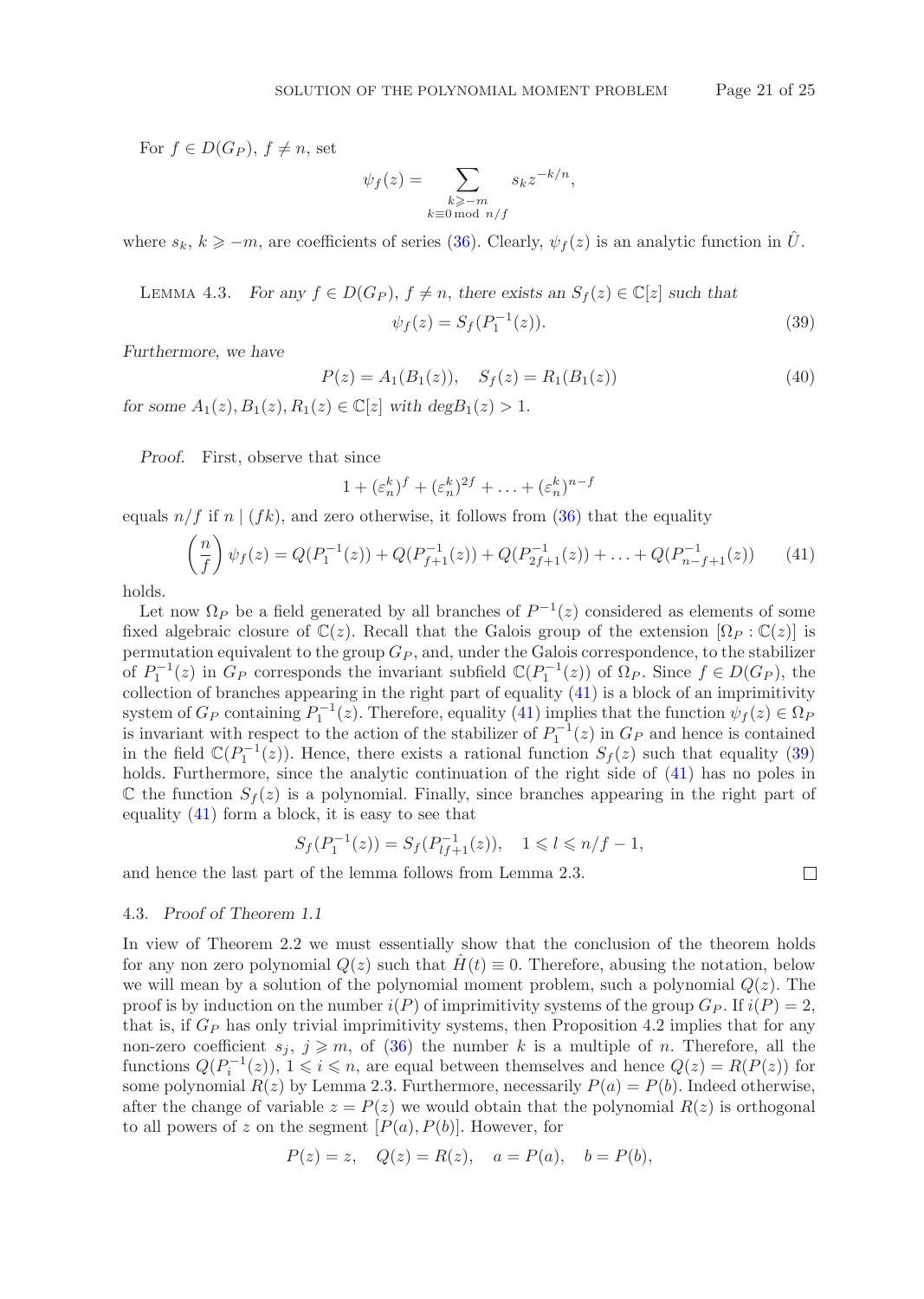any of relations [\(25\)](#page-7-1) reduces to the equality  $R(z) \equiv 0$  in contradiction with the condition  $Q(z) \neq 0$  (of coarse instead of Proposition 2.1 we could also use the Weierstrass theorem). Therefore, if  $i(P) = 2$  then all solutions of the polynomial moment problem for  $P(z)$  are reducible (cf. [**[19](#page-24-1)**, Theorem 1; **[22](#page-24-2)**, Theorem 5.3]).

Suppose now that the theorem is proved for all  $P(z)$  with  $i(P) < l$ , and let  $Q(z)$  be a non-zero solution of the polynomial moment problem for a polynomial  $P(z)$  of degree n with  $i(P) = l$ . If  $Q(z) = R(P(z))$  for some polynomial  $R(z)$  then one can show as above that  $P(a) = P(b)$ and  $Q(z)$  is reducible. Otherwise there exists a non-zero coefficient  $s_{j_1}, j_1 \geqslant m$ , of expansion  $(36)$  such that  $j_1$  is not a multiple of n. By Proposition 4.2 this implies that there exists an  $f_1 \in D(G_P)$ ,  $f_1 \neq n$ , such that  $(n/f_1)$   $j_1$ . Furthermore, by Lemma 4.3 there exists a polynomial  $S_1(z)$  such that  $\psi_{f_1}(z) = S_1(P_1^{-1}(z))$  and equalities

$$
P(z) = A_1(B_1(z)), \quad S_1(z) = R_1(B_1(z))
$$

hold for some  $A_1(z)$ ,  $B_1(z)$ ,  $R_1(z) \in \mathbb{C}[z]$  with  $\deg B_1(z) > 1$ .

Define a polynomial  $T_1(z)$  by the equality  $T_1(z) = Q(z) - S_1(z)$ . Then for any  $i, 1 \leq i \leq n$ , we have

$$
Q(P_i^{-1}(z)) = S_1(P_i^{-1}(z)) + T_1(P_i^{-1}(z)).
$$

Since by construction the intersection of the supports of the series  $S_1(P^{-1}(z))$  and  $T_1(P^{-1}(z))$ is empty, if the series  $Q(P_i^{-1}(z))$ ,  $1 \leq i \leq n$ , satisfies some linear relation over  $\mathbb C$  then the series  $S_1(P_i^{-1}(z))$ ,  $1 \leq i \leq n$ , and  $T_1(P_i^{-1}(z))$ ,  $1 \leq i \leq n$ , also satisfy this relation. It follows now from Theorem 2.2 that each of germs defined in a neighborhood of infinity by the integrals

$$
\hat{H}_1(t) = \int_{\Gamma_{a,b}} \frac{S_1(z)P'(z) dz}{P(z) - t}, \quad \hat{F}_1(t) = \int_{\Gamma_{a,b}} \frac{T_1(z)P'(z) dz}{P(z) - t},
$$

vanishes or, in other words, the polynomials  $S_1(z)$  and  $R_1(z)$  are solutions of the polynomial moment problem for  $P(z)$ . Moreover, by construction the Puiseux series of  $T_1(P^{-1}(z))$  contains no non-zero coefficients with indices that are multiple of  $n/f_1$ . In particular, this implies that all coefficients of  $T_1(P^{-1}(z))$  whose indices are multiples of n vanish and hence  $T_1(z)$  may not have the form  $T_1(z) = R(P(z))$  for some  $R(z) \in \mathbb{C}[z]$  unless  $T_1(z) \equiv 0$ .

If  $T_1(t) \neq 0$ , then arguing as above, we conclude that there exist  $f_2 \in D(G_P)$ ,  $f_2 \neq f_1$ ,  $f_2 \neq n$ , and polynomials  $S_2(z), T_2(z), R_2(z), A_2(z), B_2(z) \in \mathbb{C}[z]$  with deg  $B_2(z) > 1$  such that the following conditions hold:

$$
T_1(P^{-1}(z)) = S_2(P^{-1}(z)) + T_2(P^{-1}(z)),
$$
  
\n
$$
P(z) = A_2(B_2(z)), \quad S_2(z) = R_2(B_2(z)),
$$

the germs

$$
\hat{H}_2(t) = \int_{\Gamma_{a,b}} \frac{S_2(z)P'(z) dz}{P(z) - t}, \quad \hat{F}_2(t) = \int_{\Gamma_{a,b}} \frac{T_2(z)P'(z) dz}{P(z) - t}
$$

vanish, and the Puiseux expansion of  $T_2(P^{-1}(z))$  contains no non-zero coefficients whose indices are multiple of  $n/f_1$  or  $n/f_2$ .

Since the number of divisors of  $n$  is finite, continuing in this way, after a finite number of steps we will arrive at a decomposition of the function  $Q(z)$  into a sum of polynomials  $S_s(z)$ ,  $1 \leqslant s \leqslant r$ ,

$$
Q(z) = S_1(z) + S_2(z) + \ldots + S_r(z)
$$

such that the germs

$$
\hat{H}_s(t) = \int_{\Gamma_{a,b}} \frac{S_s(z)P'(z)\,dz}{P(z)-t}, \quad 1 \leqslant s \leqslant r,
$$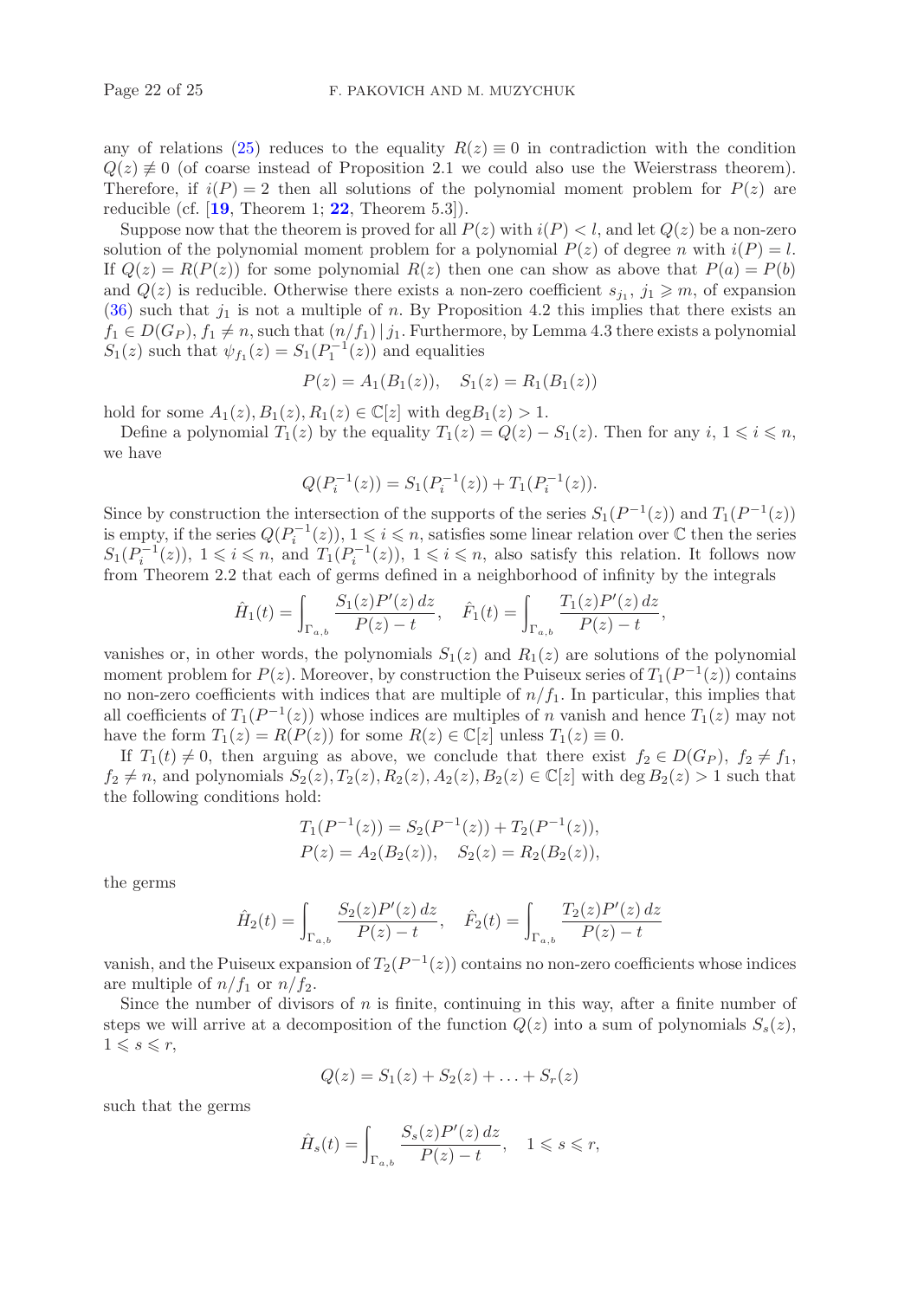vanish and

$$
P(z) = A_s(B_s(z)), \quad S_s(z) = R_s(B_s(z)), \quad 1 \le s \le r,
$$

for some  $R_s(z)$ ,  $A_s(z)$ ,  $B_s(z) \in \mathbb{C}[z]$  with  $\deg B_s(z) > 1$ .

In order to conclude the proof it is enough to show any polynomial  $S(z)$  from the collection  $S_s(z)$ ,  $1 \leq s \leq r$ , is a sum of reducible solutions of the polynomial moment problem for  $P(z)$ . Thus, take some  $S(z)$  and let  $R(z)$ ,  $A(z)$ ,  $B(z)$ , where deg  $B(z) > 1$ , be polynomials such that

$$
P(z) = A(B(z)), \quad S(z) = R(B(z)).
$$

If  $B(a) = B(b)$ , then  $S(z)$  itself is a reducible solution. Otherwise, since

$$
\int_{\Gamma_{a,b}} \frac{S(z)P'(z) dz}{P(z) - t} = \int_{B(\Gamma_{a,b})} \frac{R(z)A'(z) dz}{A(z) - t},
$$

we conclude that the polynomial  $R(z)$  is a solution of the polynomial moment problem for the polynomial  $A(z)$  (and the points  $B(a)$ ,  $B(b)$ ). Since the condition deg  $B(z) > 1$  implies that  $i(A) < i(P)$ , it follows from the induction assumption that there exist polynomials  $V_1(z)$ ,  $V_2(z),\ldots,V_i(z)$  such that

$$
R(z) = V_1(z) + V_2(z) + \ldots + V_j(z)
$$

and

$$
V_e(z) = \tilde{V}_e(U_e(z)), \quad A(z) = \tilde{A}_e(U_e(z)), \quad U_e(B(a)) = U_e(B(b)),
$$

for some  $\tilde{V}_e(z), \tilde{A}_e(z), U_e(z) \in \mathbb{C}[z], 1 \leq e \leq j.$ Set now

$$
E_e(x) = V_e(B(x)), \quad W_e(z) = U_e(B(z)), \quad 1 \le e \le j.
$$

Then

$$
S(z) = E_1(z) + E_2(z) + \ldots + E_j(z),
$$

where for each  $e, 1 \leqslant e \leqslant j$ , we have:

$$
E_e(z) = \tilde{V}_e(W_e(z)), \quad P(z) = \tilde{A}_e(W_e(z)), \quad W_e(a) = W_e(b).
$$

Therefore,  $S(z)$  is a sum of reducible solutions.

REMARK. Theorem 1.1 implies that if for a given polynomial  $P(z)$  the corresponding polynomial moment problem has non-reducible solutions, then  $P(z)$  has at least one 'double decomposition'

$$
P = A \circ B = C \circ D
$$

such that

$$
B(z) \notin \mathbb{C}(D(z)), \quad D(z) \notin \mathbb{C}(B(z)).
$$

Notice that this condition is quite restrictive. Namely, the results of Engstrom [**[10](#page-23-13)**] and Ritt [**[24](#page-24-10)**] imply that if polynomials A, B, C, D satisfy the equation

$$
A \circ B = C \circ D,
$$

then there exist polynomials  $\hat{A}, \hat{B}, \hat{C}, \hat{D}, U, V$  such that

$$
A = U \circ \hat{A}, \quad C = U \circ \hat{C}, \quad B = \hat{B} \circ V, \quad D = \hat{D} \circ V, \quad \hat{A} \circ \hat{B} = \hat{C} \circ \hat{D},
$$

and up to a possible replacement of  $\hat{A}$  by  $\hat{C}$  and  $\hat{B}$  by  $\hat{D}$  either

$$
\hat{A} \circ \hat{B} \sim z^n \circ z^r R(z^n), \quad \hat{C} \circ \hat{D} \sim z^r R^n(z) \circ z^n,
$$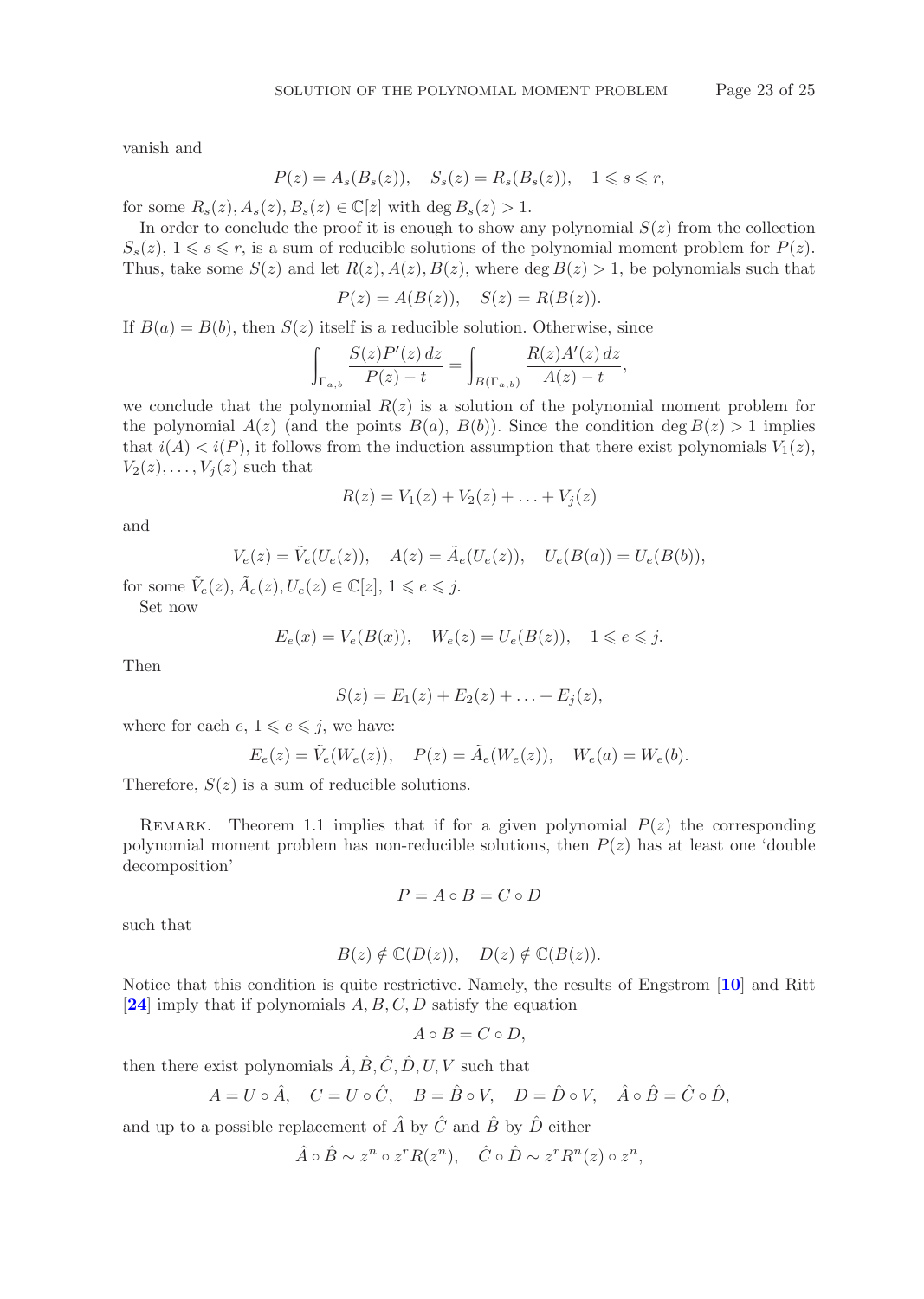where  $R(z)$  is a polynomial,  $r \geqslant 0$ ,  $n \geqslant 1$ , and  $GCD(n,r)=1$ , or

$$
\hat{A} \circ \hat{B} \sim T_n \circ T_m, \quad \hat{C} \circ \hat{D} \sim T_m \circ T_n,
$$

where  $T_n(z)$ ,  $T_m(z)$  are the corresponding Chebyshev polynomials,  $n, m \ge 1$ , and  $GCD(n, m)=1.$ 

Notice however that a polynomial  $P(z)$  may have more than one double decomposition satisfying the condition above. Indeed, for example, for any distinct prime divisors  $p_1, p_2$  of a number  $n$  we have

$$
T_n(z) = T_{n/p_1}(T_{p_1}(z)) = T_{n/p_2}(T_{p_2}(z))
$$

and

$$
T_{p_1}(z) \notin \mathbb{C}(T_{p_2}(z)), \quad T_{p_2}(z) \notin \mathbb{C}(T_{p_1}(z)).
$$

It would be interesting to investigate what conditions should be imposed on the collection  $P(z)$ , a, b in order to conclude that any solution of the polynomial moment problem for  $P(z)$ can be represented as a sum of at most r reducible solutions, where  $r \geq 1$  is a fixed number.

*Acknowledgements.* The authors would like to thank C. Christopher, J. P. Françoise, L. Gavrilov, G. Jones, M. Klin, Y. Yomdin, and W. Zhao for discussions of different questions related to the subject of this paper. The authors are also grateful to the anonymous referee for valuable comments and suggestions.

#### *References*

- <span id="page-23-2"></span>1. M. BLINOV, M. BRISKIN and Y. YOMDIN, 'Local center conditions for a polynomial Abel equation and cyclicity of its zero solution', *Complex analysis and dynamical systems II*, Contemporary Mathematics 382 (American Mathematical Society, Providence, RI, 2005) 65–82.
- 2. M. BRISKIN and Y. YOMDIN, 'Tangential version of Hilbert 16th problem for the Abel equation', *Mosc. Math. J.* 5 (2005) 23–53.
- <span id="page-23-0"></span>**3.** M. BRISKIN, J.-P. FRANÇOISE and Y. YOMDIN, 'Une approche au probleme du centre-foyer de Poincaré', *C. R. Math. Acad. Sci. Paris Ser. I* 326 (1998) 1295–1298.
- 4. M. BRISKIN, J.-P. FRANÇOISE and Y. YOMDIN, 'Center conditions, compositions of polynomials and moments on algebraic curve', *Ergodic Theory Dynam. Systems.* 19 (1999) 1201–1220.
- <span id="page-23-4"></span>5. M. BRISKIN, J.-P. FRANÇOISE and Y. YOMDIN, 'Center condition II: parametric and model center problems', *Israel J. Math.* 118 (2000) 61–82.
- <span id="page-23-1"></span>6. M. BRISKIN, J.-P. FRANÇOISE and Y. YOMDIN, 'Center condition III: parametric and model center problems', *Israel J. Math.* 118 (2000) 83–108.
- **7.** M. BRISKIN, J.-P. FRANÇOISE and Y. YOMDIN, 'Generalized moments, center-focus conditions and compositions of polynomials', *Operator theory, system theory and related topics*, Operator Theory: Advances and Applications 123 (Birkhäuser, Basel, 2001) 161-185.
- <span id="page-23-5"></span>8. M. BRISKIN, N. ROYTVARF and Y. YOMDIN, 'Center conditions at infinity for Abel differential equation', *Ann. of Math.*, to appear.
- <span id="page-23-3"></span>**9.** C. Christopher, 'Abel equations: composition conjectures and the model problem', *Bull. London Math. Soc.* 32 (2000) 332–338.
- <span id="page-23-13"></span><span id="page-23-6"></span>**10.** H. Engstrom, 'Polynomial substitutions', *Amer. J. Math.* 63 (1941) 249–255.
- **11.** O. Forster, *Lectures on Riemann surfaces*, Graduate Texts in Mathematics 81 (Springer, New York, 1991).
- <span id="page-23-9"></span>**12.** K. Girstmair, 'Linear dependence of zeros of polynomials and construction of primitive elements', *Manuscripta Math.* 39 (1982) 81–97.
- <span id="page-23-11"></span><span id="page-23-10"></span>**13.** K. Girstmair, 'Linear relations between roots of polynomials', *Acta Arith.* 89 (1999) 53–96.
- **14.** A. Kirillov, *Elements of the theory of representations*, Grundlehren der Mathematischen Wissenschaften 220 (Springer, Berlin, 1976).
- <span id="page-23-7"></span>15. S. LANDO and A. ZVONKIN, *Graphs on surfaces and their applications*, Low-Dimensional Topology II, Encyclopaedia of Mathematical Sciences 141 (Springer, Berlin, 2004).
- <span id="page-23-12"></span><span id="page-23-8"></span>**16.** N. Muskhelishvili, *Singular Integral Equations*, (Noordhoff, Groningen, 1953).
- **17.** M. E. Muzychuk, 'The structure of rational Schur rings over cyclic groups', *European J. Combin.* 14 (1993) 479–490.